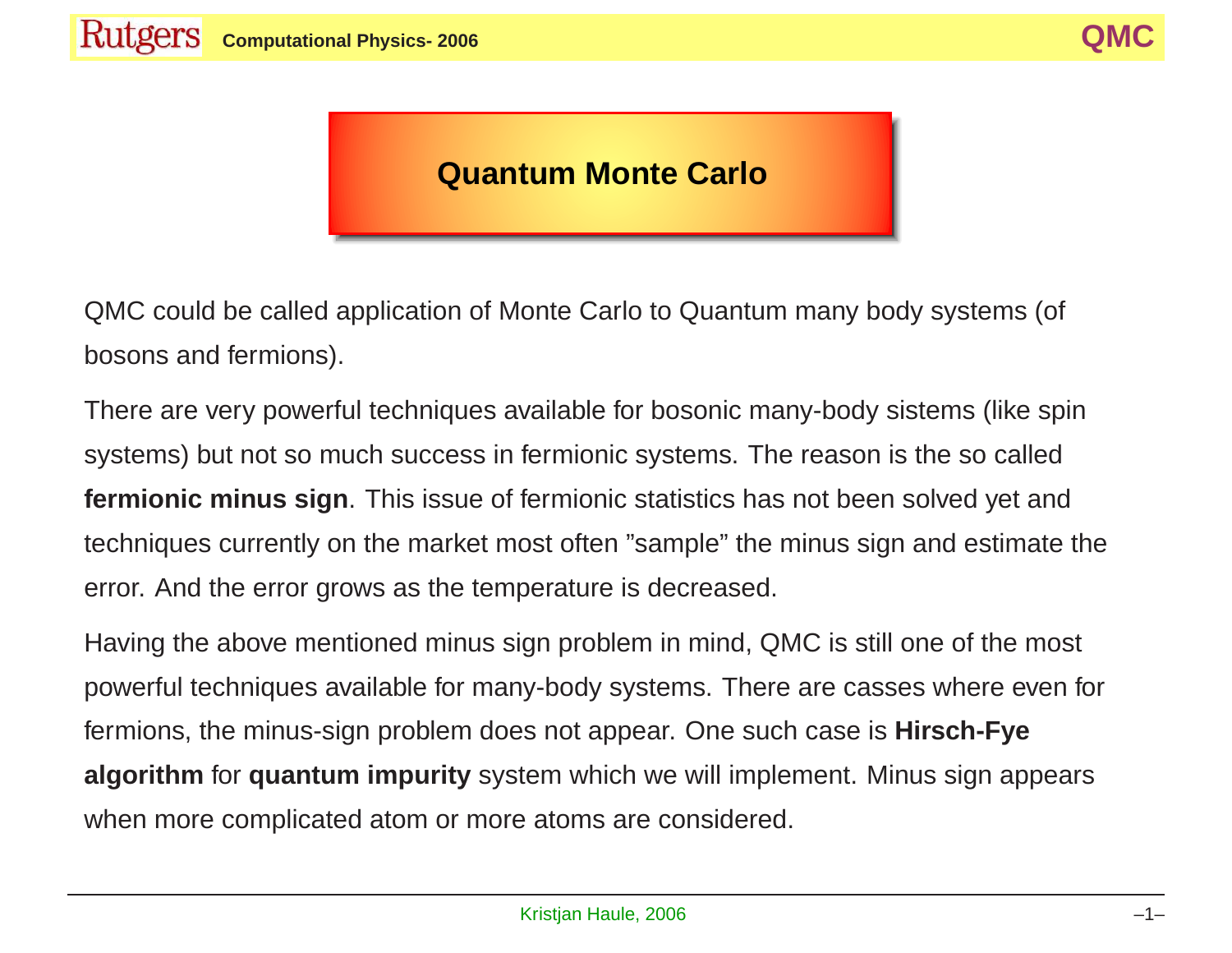Varios Quantum Monte Carlo techniques developed over the past with common denominator: Importance Monte-Carlo sampling.

- **Variational Monte Carlo** : for finding the ground state of quantum Hamiltonian. The grund state wave function is parametrized and the Metropolis algorithm is used to minimized the total energy.
- **Diffusion Monte Carlo** : Uses diffusion type of equation in combination with random walk to estimate the ground state wave function of many-body system
- **Path integral Monte Carlo and Determinantal Monte Carlo**: excited states also accessible therefore finite temperatures and response functions at finite frequnecies accessible. The idea is to rewrite the problem in Feyman path integral formulation and compute the multidimensional integrals using Monte Carlo importance sampling. We will show the technique on Hirsch-Fye for quantum impurity.
- **Continuous time quantum Monte Carlo**: it samples in configuration space of Feyman diagrams. The partition function is divided into exactly solvable part (not necessary quadratic - Wick's theorem not necessary) and the rest. This latter part is expanded in Taylor series. The resulting diagrams are sampled by Monte Carlo importance sampling.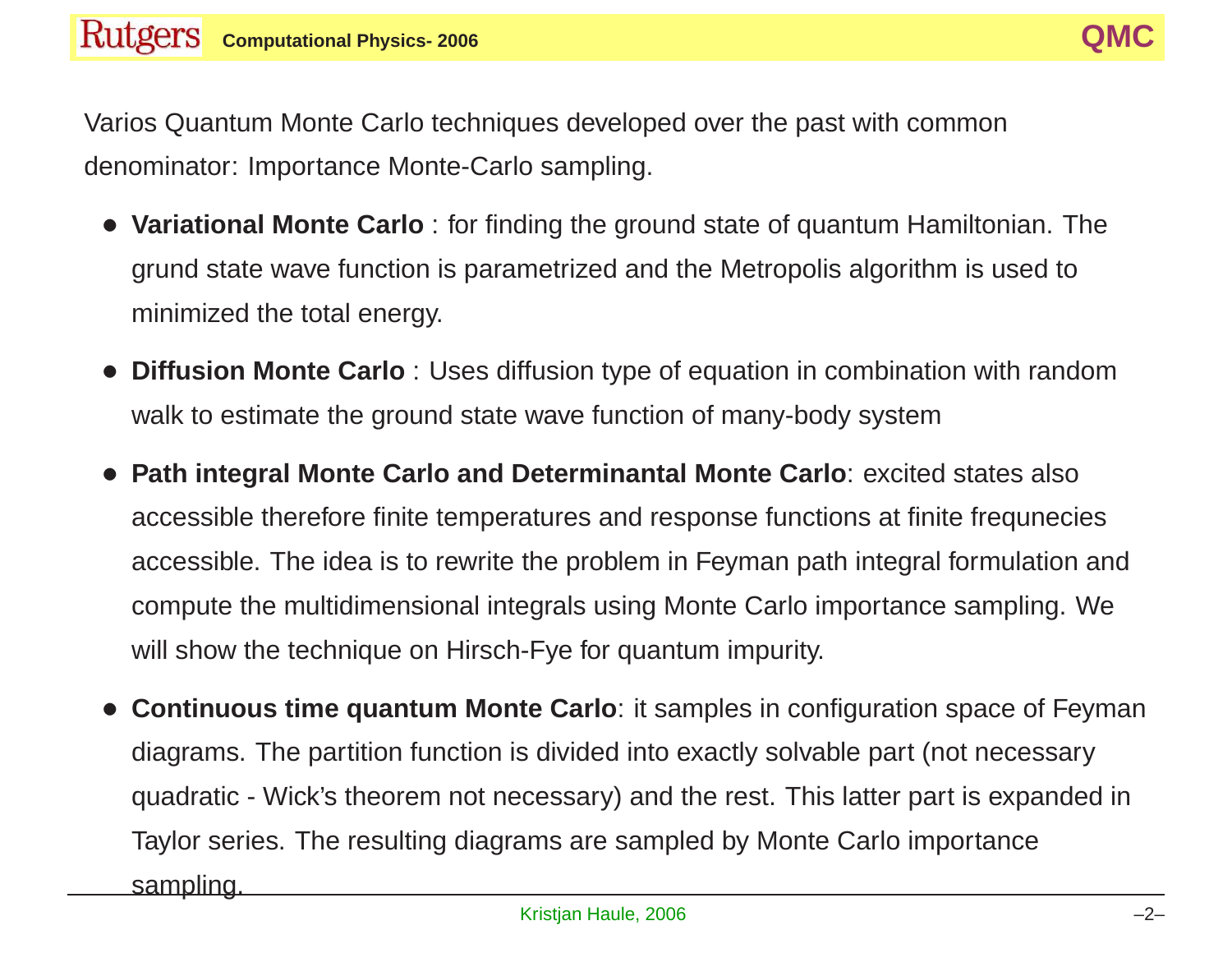# **1 What do we plan to cover in this class?**

- Determinantal QMC with example of Hirsch-Fye algorithm.
- Continuous time QMC algorithm (expanding the action in terms of hybridization strength).

# **Similarities and difference between the two algorithms**

# **1.1 Determinantal QMC**

Determinantal QMC samples in the space of Slater determinants. They are enumerated by ising-like spin configurations. A configuration in Markov chain is an ising-like spin configuration, denoted by  $\{\phi\}$  in this chapter.

The basic idea of the determinantal QMC is sketched below.

The partition function and average of any physical observable can be expressed (in the Feyman path integral formulation) by

$$
Z = \int \mathcal{D}[\psi^{\dagger} \psi] e^{-S_0 - \Delta S} \tag{1}
$$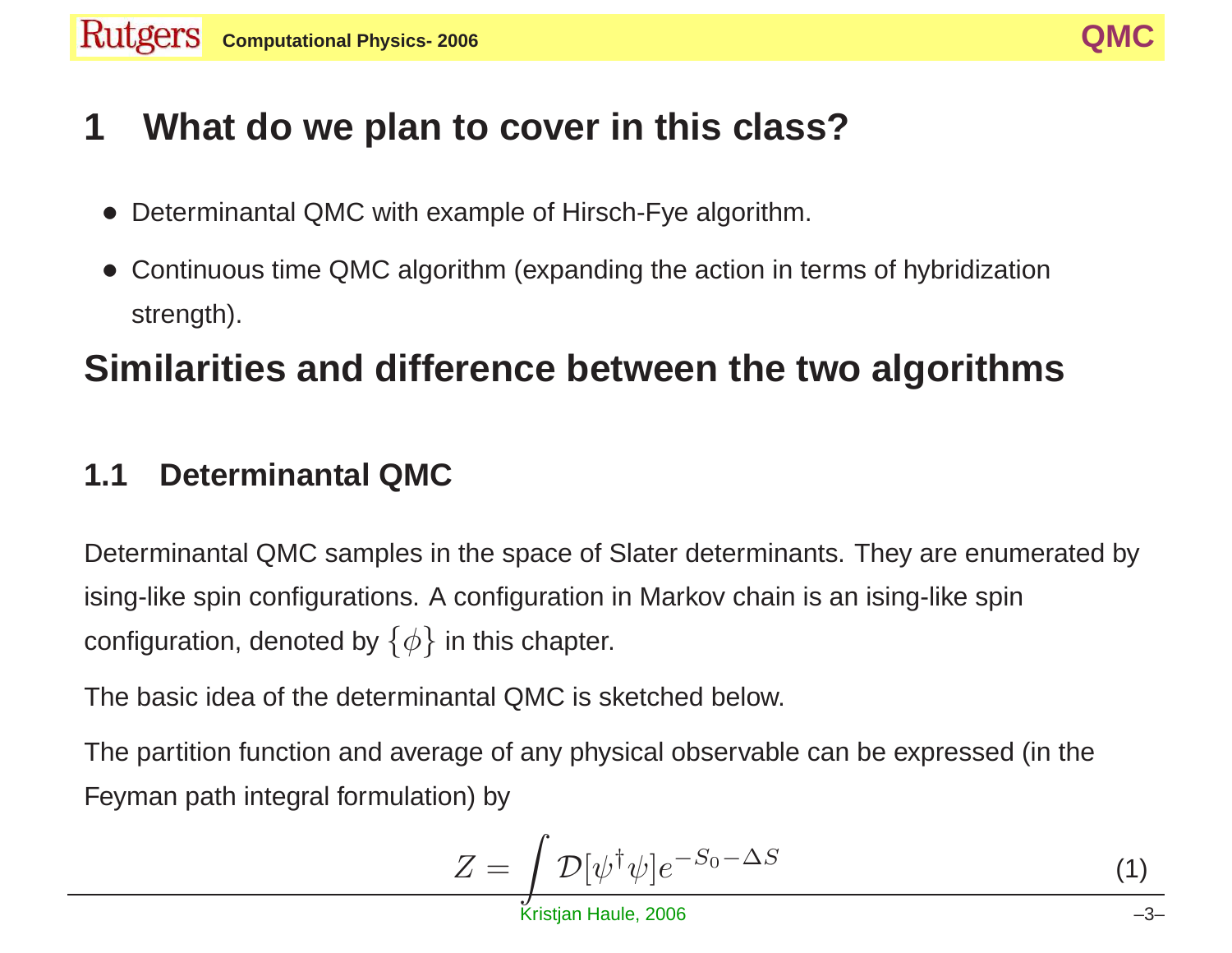$$
\langle A \rangle = \frac{1}{Z} \int \mathcal{D}[\psi^{\dagger} \psi] e^{-S_0 - \Delta S}
$$
 (2)

In Determinantal QMC,  $S_0$  is the quadratic part of the action (needs to be exactly solvable and needs to obey Wick's theorem!) and  $\Delta S$  is the interacting part (usually quartic -Coulomb interaction).

First, the discrete Hubbard-Stratonovich transformation is used to decouple the quartic term in the action (Fermions than interact through ising spins rather than directly with instantenious interaction - analogy with virtual photons and Coulomb interaction).

$$
\Delta S[\psi] \to \widetilde{\Delta S}[\psi, \phi]
$$
 (3)

Here  $\phi$  stand for the ising like spin rather than bosonic field.

The advantage of the transformation is that the action is quadratic in fermionic operators. The price we pay is that the Hilberts space is heavily enlarged, i.e.,

$$
Z = \int \mathcal{D}[\phi] \int \mathcal{D}[\psi^{\dagger} \psi] e^{-S_0 - \Delta S[\psi, \phi]} \tag{4}
$$

We need to sum over all fermionic paths and also over all ising configurations.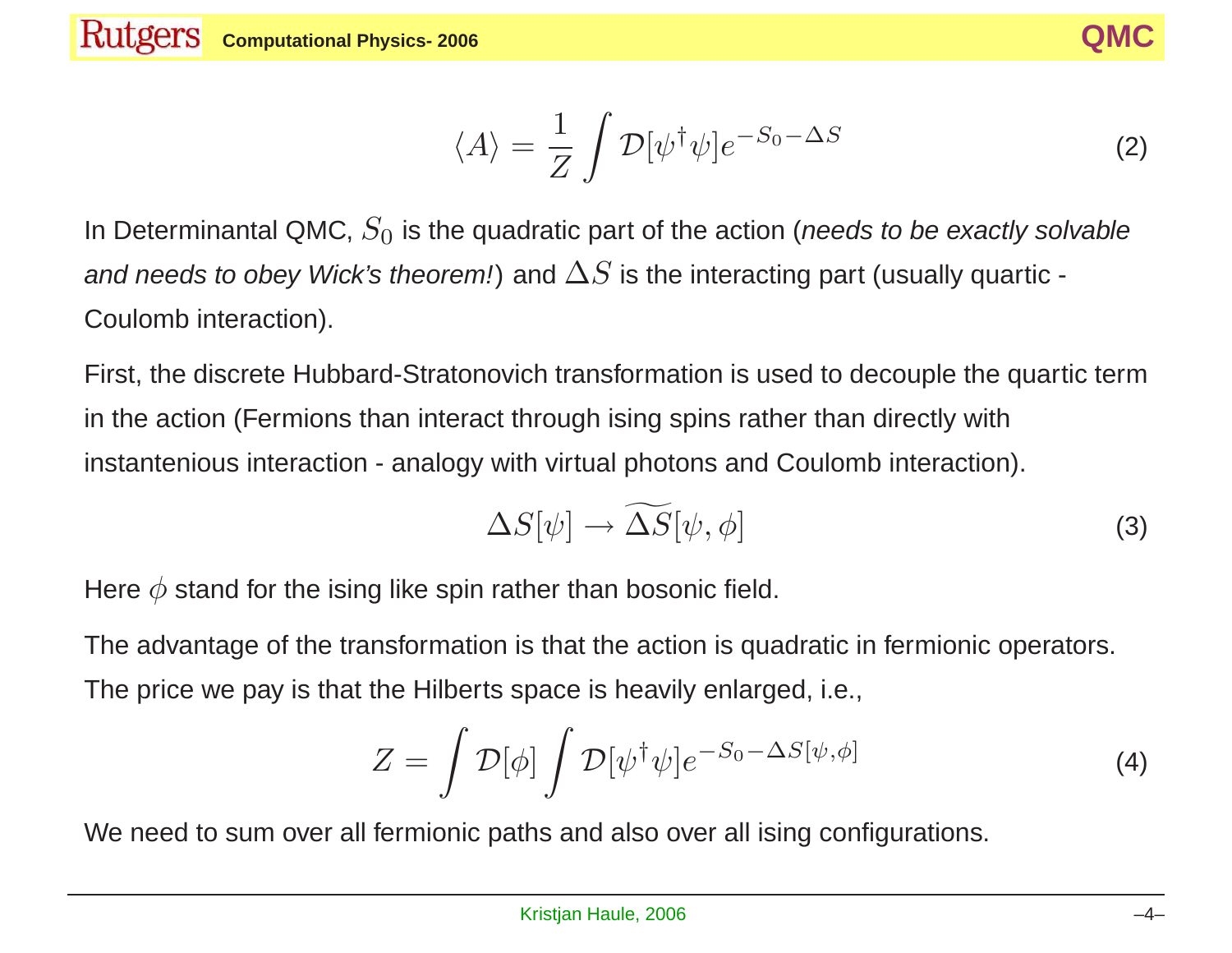

In the next step, we integrate out fermions  $\psi$  and as a result we get

$$
Z = \int \mathcal{D}[\phi] \det G^{-1}(\{\phi\})
$$
 (5)

$$
\langle A \rangle = \frac{1}{Z} \int \mathcal{D}[\phi] \det G^{-1}(\{\phi\}) A(\{\phi\})
$$
 (6)

Here  $\{\phi\}$  stand for an ising configuration. The interacting problem is cast into a form of classical problem of ising spins. There are however infinite number of spins. For each small time interval, we need an ising spin and for each degree of freedom (site index, electron spin, or band index) we need ising spins.

The Monte Carlo algorithm is used to sample over all possible ising configurations. The importance sampling is however different than in classical case. The weight in the classical case is  $e^{-\beta E_{\{\phi\}}}$  where  $E_{\{\phi\}}$  is the energy of the ising configuration and and  $\beta = 1/T$ . In determinantal QMC, the weight of the configuration is

$$
\det G^{-1}(\{\phi\}).
$$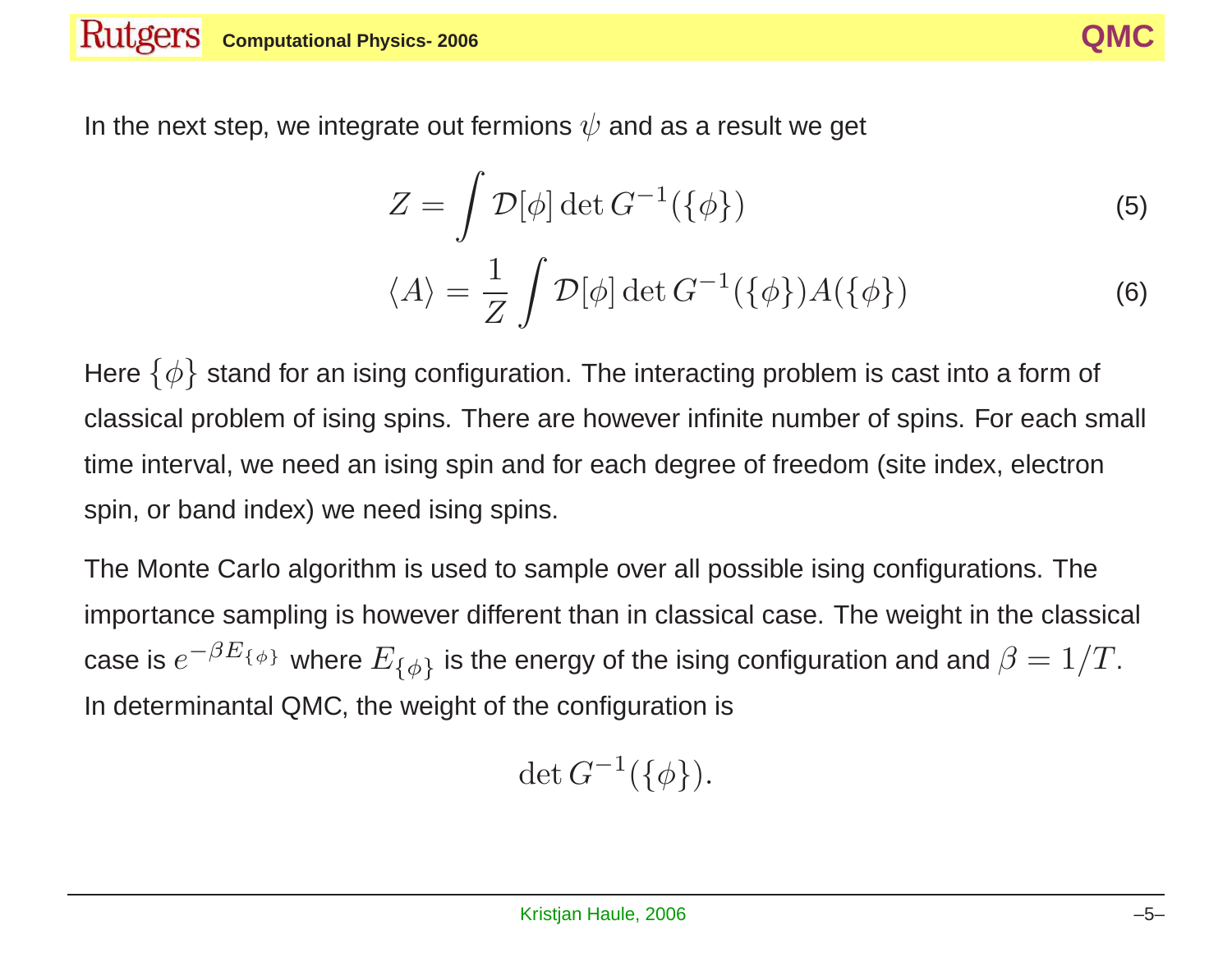

## **1.2 Continuous time QMC**

Again we start with the Feyman path integral formulation of <sup>a</sup> general interacting problem

$$
Z = \int \mathcal{D}[\psi^{\dagger} \psi] e^{-S_0 - \Delta S} \tag{7}
$$

$$
\langle A \rangle = \frac{1}{Z} \int \mathcal{D}[\psi^{\dagger} \psi] e^{-S_0 - \Delta S}
$$
 (8)

We expand the action in power series to get the series of Feyman diagrams

$$
Z = \sum_{k} \int \mathcal{D}[\psi^{\dagger} \psi] e^{-S_0} \frac{(-1)^k}{k!} (\Delta S)^k \tag{9}
$$

Here is an important difference between the two QMC algorithms. In this expansion,  $S_0$ does not need to be quadratic in Fermionic operators. It needs to be exactly solvable but not necessary quadratic (an example is an atom).

(Strictly speaking, if  $S_0$  is not quadratic, the resulting power series is not a series of Feyman diagrams in terms of  $\langle \psi\psi^\dagger \rangle$  . This series can however still be thought as a series of of Feyman diagrams in another representation.)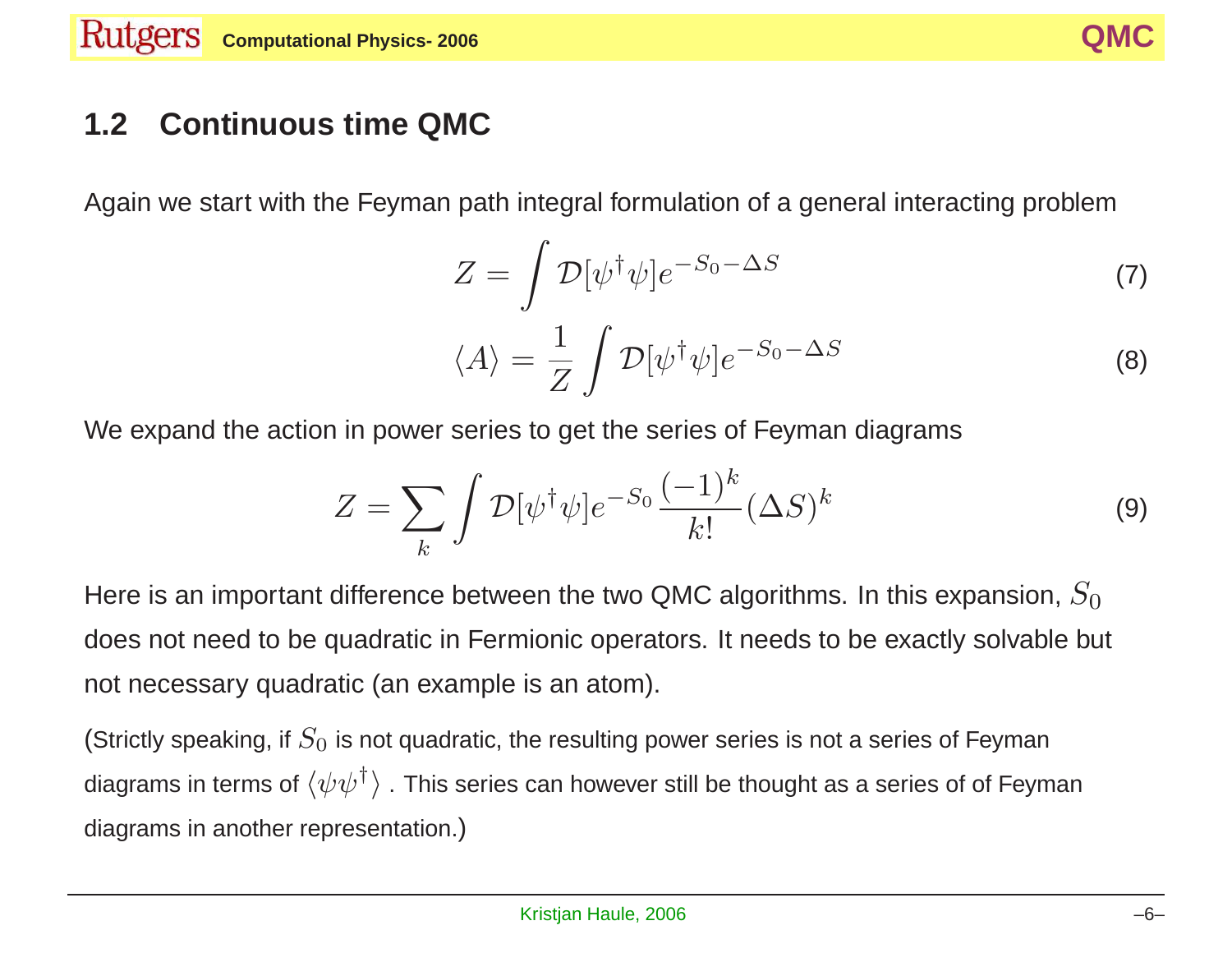Monte Carlo sampling is used to sample over all possible diagrams. (there are usually  $(2k)!$  terms at order  $k$  because different order of times leads to different diagrams).

- We do not introduce time discretization, hence the name continuous time Monte Carlo.
- We do not increase the Hibert space by ising spins or other Hubbard Stratonovich fields.
- The Markov chain does not sample over ising configurations but rather over diagrams in above power series.

The weight that corresponds the the particular diagrams is again proportional to its contribution to partition function  $Z$ , i.e.,

$$
Weight[\mathcal{D}iagram] = \int \mathcal{D}[\psi\psi^{\dagger}]e^{-S_0}\frac{(-1)^k}{k!}(\Delta S)^k
$$
\n(10)

Here a typical contribution to  $(\Delta S)^k$  contains a product of  $2k$  fermionic operators. Each permutation of these operators leads to <sup>a</sup> distinct diagram which needs to be sampled with Monte Carlo importance sampling.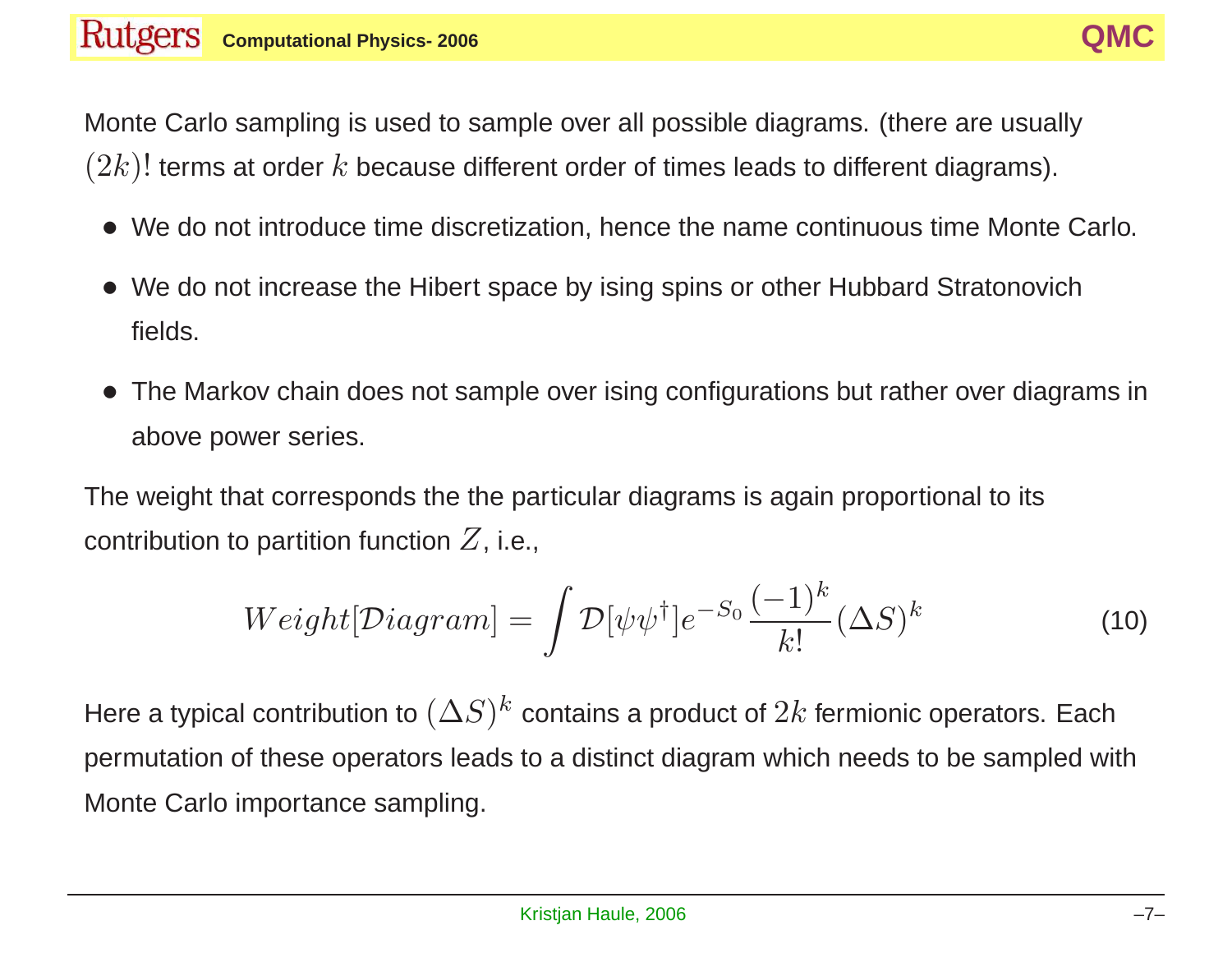# **Determinantal QMC and Hirsch-Fye**

Original derivation used Hamitonian formulation rather than path integral approach. We will follow the original derivation.

The derivation is technically involed but the algorithm is simple to implement.

When necessay, we will think in term of quantum impurity problem, however, this is not really necessary since the derivation is very general and is (in practically the same form) used in all determinantal QMC's.

The Hamiltonian for quantum impurity is  
\n
$$
H = \sum_{s} \epsilon_0 c_{0\sigma}^{\dagger} c_{0\sigma} + U n_{0\uparrow} n_{0\downarrow} + \sum_{p>0\sigma} \left[ V_{0p} c_{0\sigma}^{\dagger} c_{p\sigma} + V_{0p}^* c_{p\sigma}^{\dagger} c_{0\sigma} \right] + \sum_{p>0,\sigma} \epsilon_p c_{p\sigma}^{\dagger} c_{p\sigma} \tag{11}
$$

First two terms are onsite atomic terms, last corresponds to the infinite band of electrons which are not interacting, and the third term couples the atom with the band of electrons.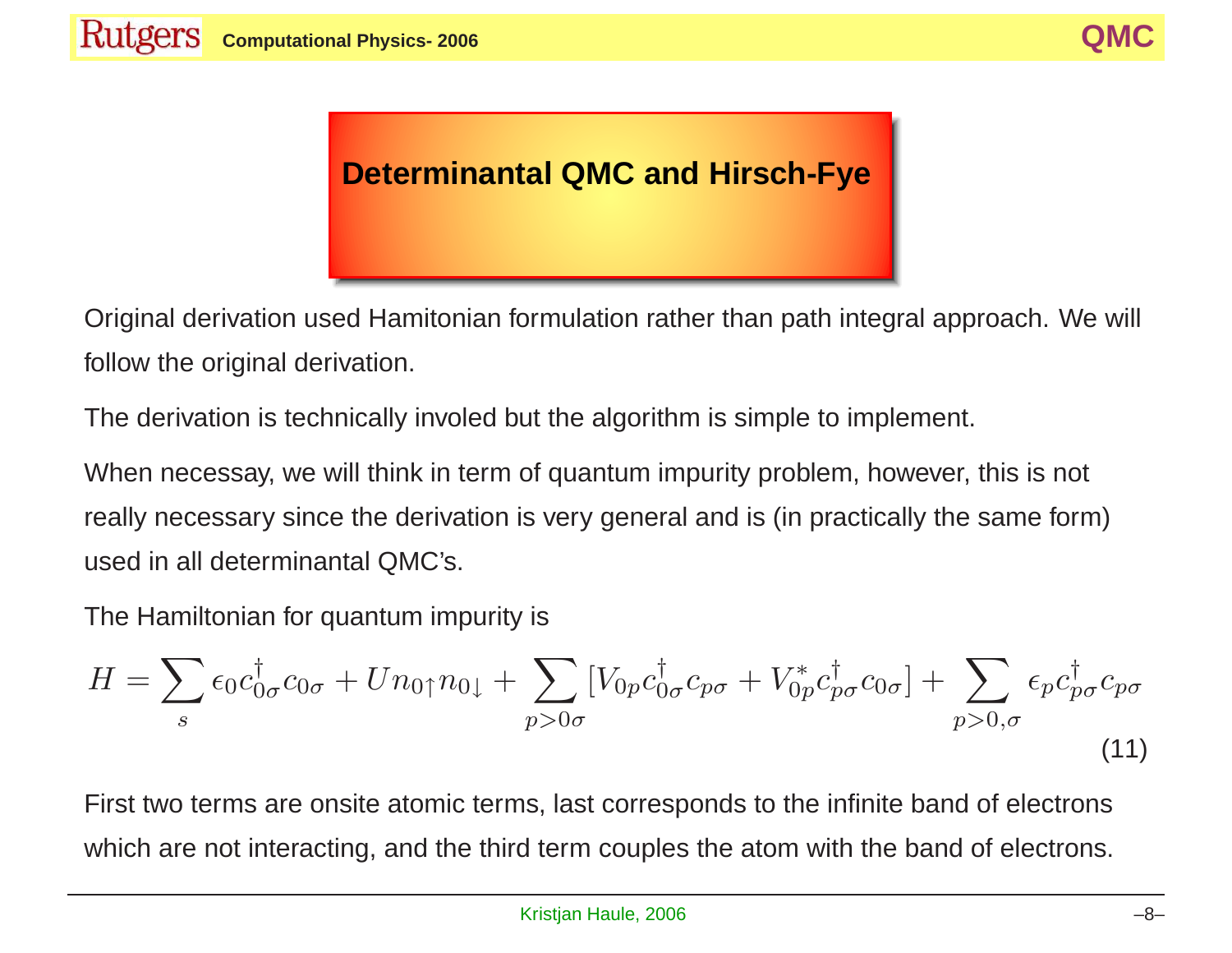Only the second term is **non-quadratic** - Coulomb repulsion. Withouth this tem, the problem is exactly solvable.

We will need the solution of the non-interacting ( $U=0$ ) case. It is a metter of simple matrix inversion to show that the **impurity** Green's function in case of  $U = 0$  is

$$
G^{0} = (\omega - \epsilon_{0} - \sum_{p>0} \frac{V_{0p}^{*} V_{p0}}{\omega - \epsilon_{p}})^{-1}
$$
\n(12)

We proceed with <sup>a</sup> general derivation of determinantal QMC. First we need to separate interacting part from non-interacting part of Hamitonian

$$
H = H^0 + H^i
$$

In case of Quantum impurity, the above terms are explicitely

$$
H^{0} = \sum_{p\sigma} (\epsilon_{p} + \delta_{p0} \frac{1}{2} U) c_{p\sigma}^{\dagger} c_{p\sigma} + \sum_{p>0,\sigma} [V_{0p} c_{0\sigma}^{\dagger} c_{p\sigma} + V_{0p}^{*} c_{p\sigma}^{\dagger} c_{0\sigma}] \quad (13)
$$
  

$$
H^{i} = U[n_{0\uparrow}n_{0\downarrow} - \frac{1}{2}(n_{0\uparrow} + n_{0\downarrow})]
$$
(14)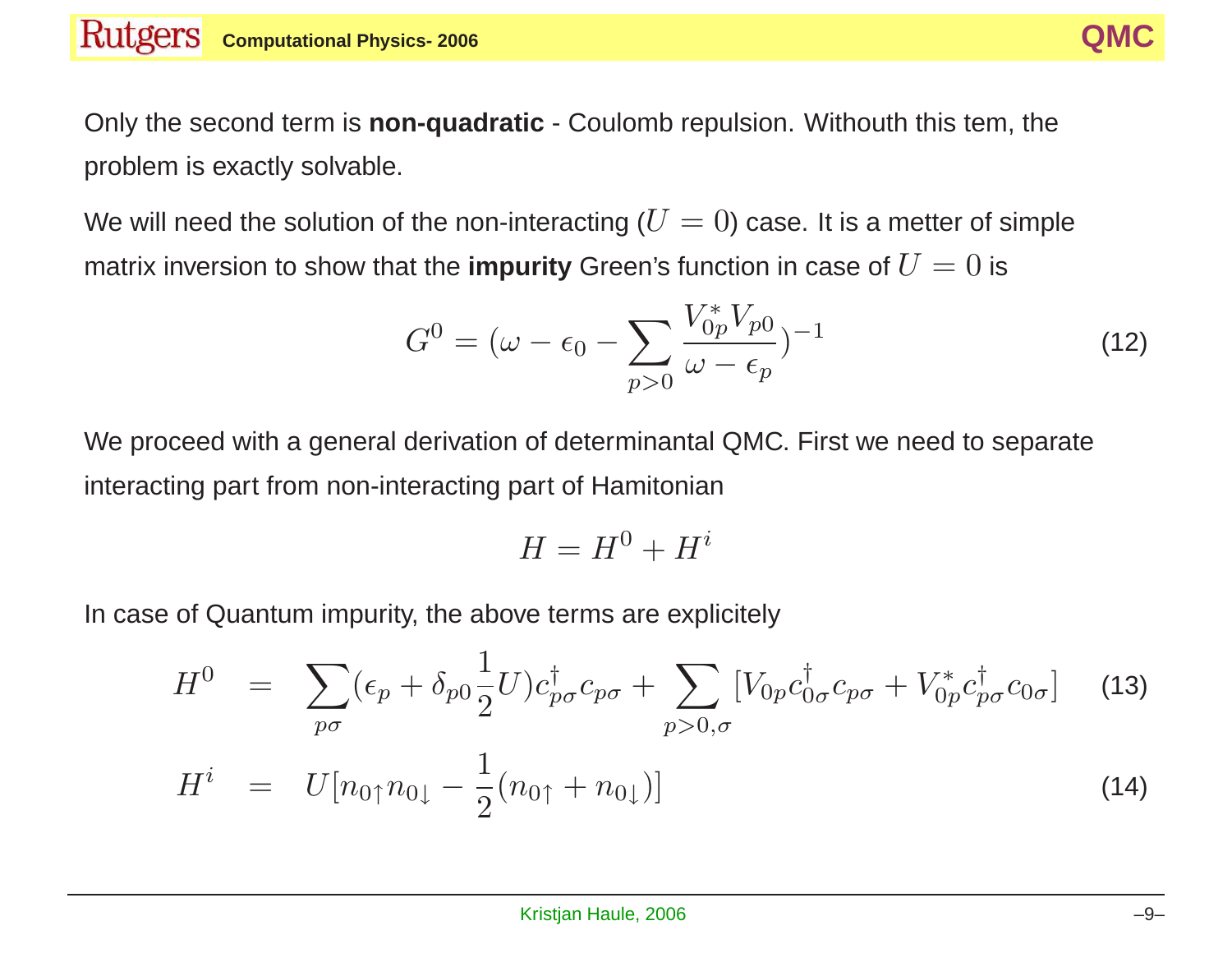

Taking small time step in imaginary time

$$
e^{-\beta H} = e^{-\Delta \tau H} e^{-\Delta \tau H} \cdots e^{-\Delta \tau H}; \qquad \Delta \tau L = \beta
$$

and taking into account the identity

$$
e^{\Delta \tau (A+B)} = e^{\Delta \tau A} e^{\Delta \tau B} + O(\Delta \tau^2 [A,B]) \tag{15}
$$

we can performed "Trotter-Suzuki decomposion" of trace

$$
Z = \text{Tr}(e^{-\beta H}) = \text{Tr}[\prod_{l=0}^{L-1} e^{-\Delta \tau (H^0 + H^i)}] \approx \text{Tr}[\prod_{l=0}^{L-1} e^{-\Delta \tau H^0} e^{-\Delta \tau H^i}] + O(\Delta \tau^2 U)
$$
\n(16)

This is the only approximation in the Determinantal QMC. One can often calculate with few decreasing  $\Delta \tau$ 's and estimate the limit  $\Delta \tau \to 0$ . Typically, one takes  $\Delta \tau \leq \sqrt{0.25/U}$ and therefore  $L \geq \beta \sqrt{4U}$ .

The second important step is the discrete Hubbard-Stratonovich decomposition of the interaction term

$$
e^{-\Delta \tau U[n_{0\uparrow}n_{0\downarrow}-\frac{1}{2}(n_{0\uparrow}+n_{0\downarrow})]} = \frac{1}{2} \sum_{s=\pm 1} e^{\lambda s(n_{0\uparrow}-n_{0\downarrow})}
$$
(17)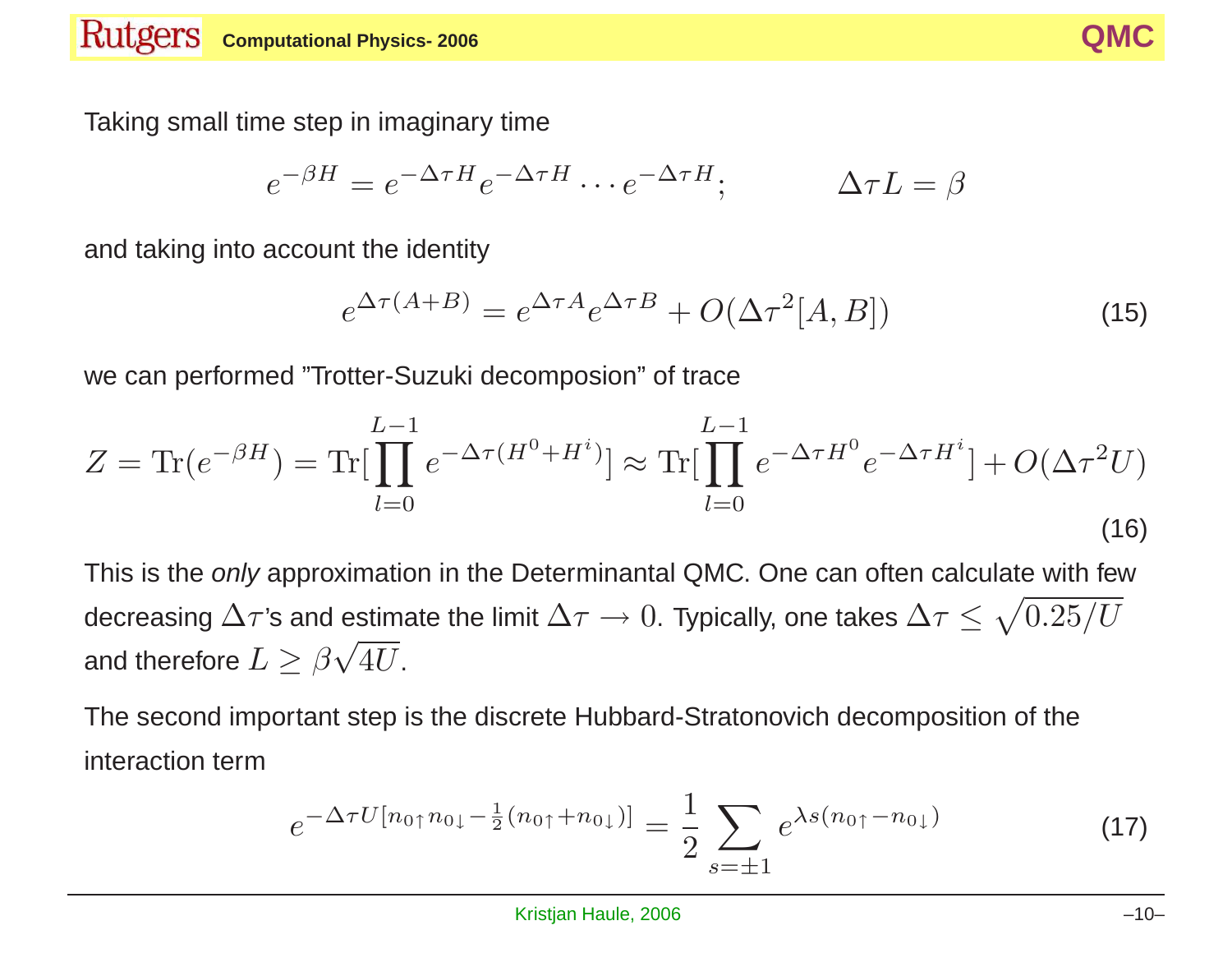To check that the above decoupling truly works, we can check how the two operators work on every state in the Hilbert space of the atom

# left term right term  $|0\rangle$  1 1  $|\uparrow\rangle$  e<sup> $\Delta \tau U/2$ </sup>  $\frac{1}{2} (e^{\lambda} + e^{-\lambda})$  $|\downarrow\rangle \qquad e^{\Delta\tau U/2} \qquad \frac{1}{2} (e^{\lambda} + e^{-\lambda})$  $| \uparrow \downarrow \rangle$  1 1 (18)

It follows that  $e^{\Delta \tau U/2} = \cosh \lambda$  and we arriwe at

$$
Z = \text{Tr}[\prod_{l=0}^{L-1} e^{-\Delta \tau H^0} \frac{1}{2^L} \sum_{s_0, s_1, \cdots s_{L-1}} e^{\lambda s_l (n_{0\uparrow} - n_{0\downarrow})}] \tag{19}
$$

or

$$
Z = \frac{1}{2^L} \sum_{\{s\}} \text{Tr}[\prod_{l=0}^{L-1} e^{-\Delta \tau H^0 + \lambda s_l (n_{0\uparrow} - n_{0\downarrow})}] \tag{20}
$$

We mapped the many-body interacting problem to a non-interacting (quadratic in  $c,c^{\dagger}$ ) problem. The price we payed is the enlarged Hilbert space with  $2^L$  Ising spins. Kristjan Haule, 2006 – 11–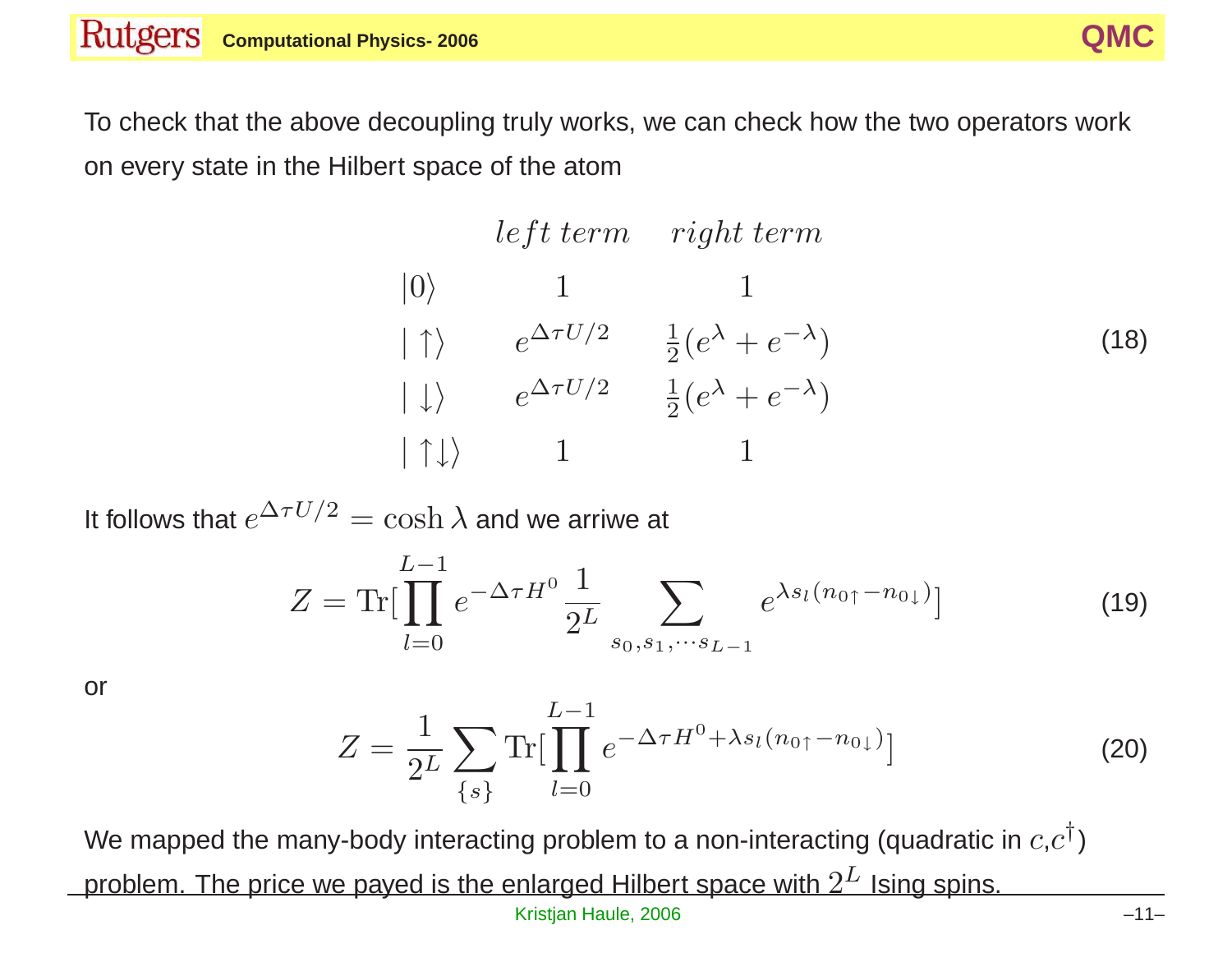We can also evaluate the Green's function or any correlation function in the same way

$$
G_{ij}(\tau_{l_1}, \tau_{l_2}) = \frac{1}{Z} \frac{1}{2^L} \sum_{\{s\}} \text{Tr} \left[ T_\tau c_i(\tau_{l_1}) c_j^{\dagger}(\tau_{l_2}) \prod_{l=0}^{L-1} e^{-\Delta \tau H^0 + \lambda s_l (n_0 + n_0)} \right] \tag{21}
$$

Note that usual definition of the Green's function has minus sign  $G(\tau, \tau') = -\langle T_{\tau} c(\tau) c^{\dagger}(\tau')\rangle$  and is different from what QMC community uses. Be carefull with the minus sign when reading QMC literature.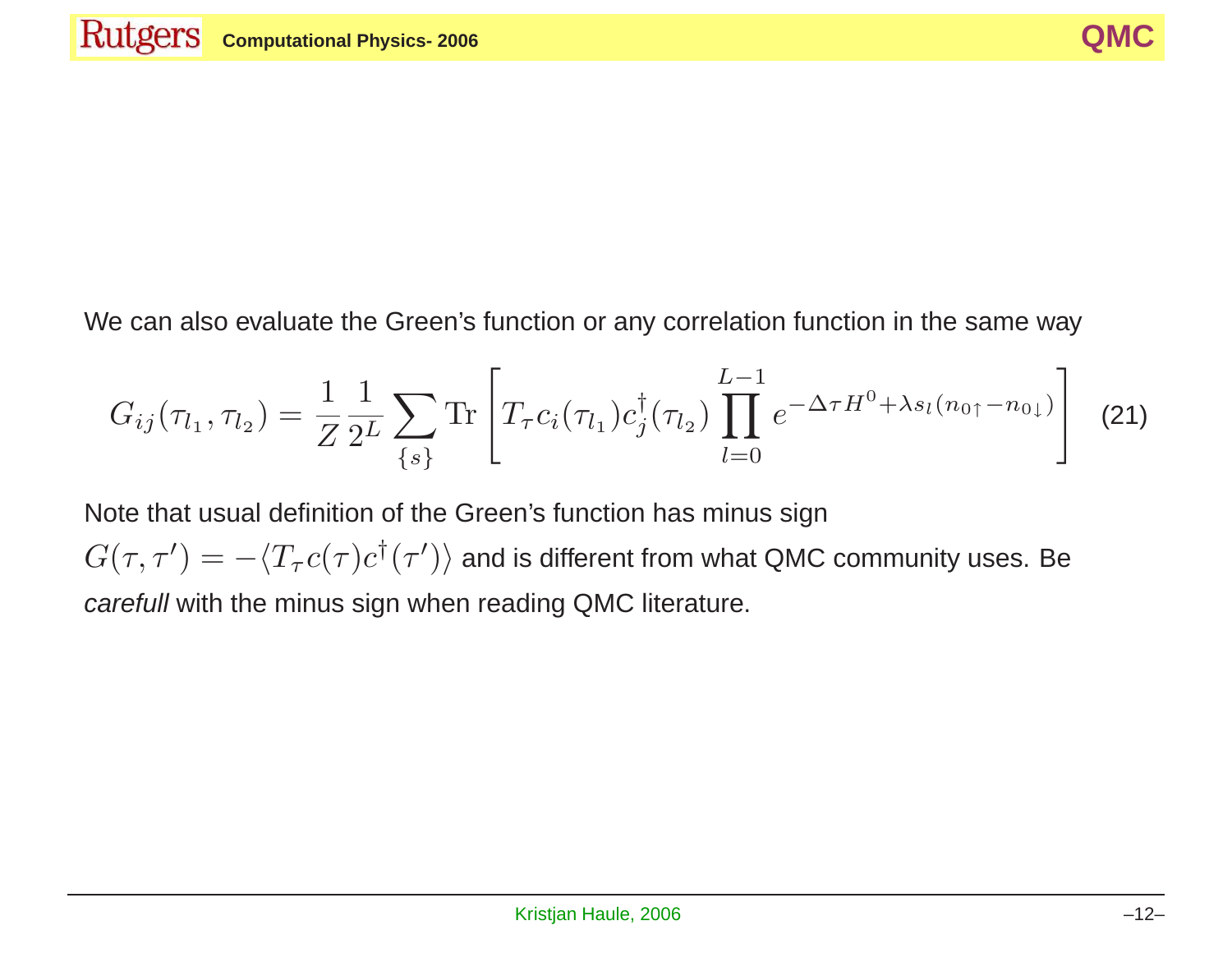If the temperature is high or  $U$  is small, the number of time-slices  $L$  can be taken to be small. In this case, we can evaluate the above summation over Ising-spins exactly and we do not need Monte-Carlo. This is called Gray code enumeration and is very straighforward to implement.

The Monte Carlo sampling is used because the phase space of Ising spins  $2^L$  is too large in almost all interesting cases. The Ising configurations  $\{s\} \equiv (s_0, s_1, s_2, \cdots, s_{L-1})$  are visited with Metropolis or Heat-Bath algorithm. For the problem on the lattice (not impurity but lattice) the equations and algorithm is the same. Just decoupling of interaction terms needs to be performed on each site and the number of configurations is than  $2^{LN}$  where  $N$  is number of interacting sites.

The derivation below is pretty tedious but is just rewriting the non-interacting problem in <sup>a</sup> form convenient for use with computer.

At fixed Ising configuration we want to evaluate

$$
\text{Tr}[e^{-\Delta \tau H_{L-1}^0 + \lambda s_{L-1}(n_{0\uparrow}(\tau_{L-1}) - n_{0\downarrow}(\tau_{L-1}))} \cdots e^{-\Delta \tau H_0^0 + \lambda s_0(n_{0\uparrow}(\tau_0) - n_{0\downarrow}(\tau_0))}] \tag{22}
$$

Note here the order of the terms: The earlier times must appear first due to the time ordering  $T_{\tau}$  operator!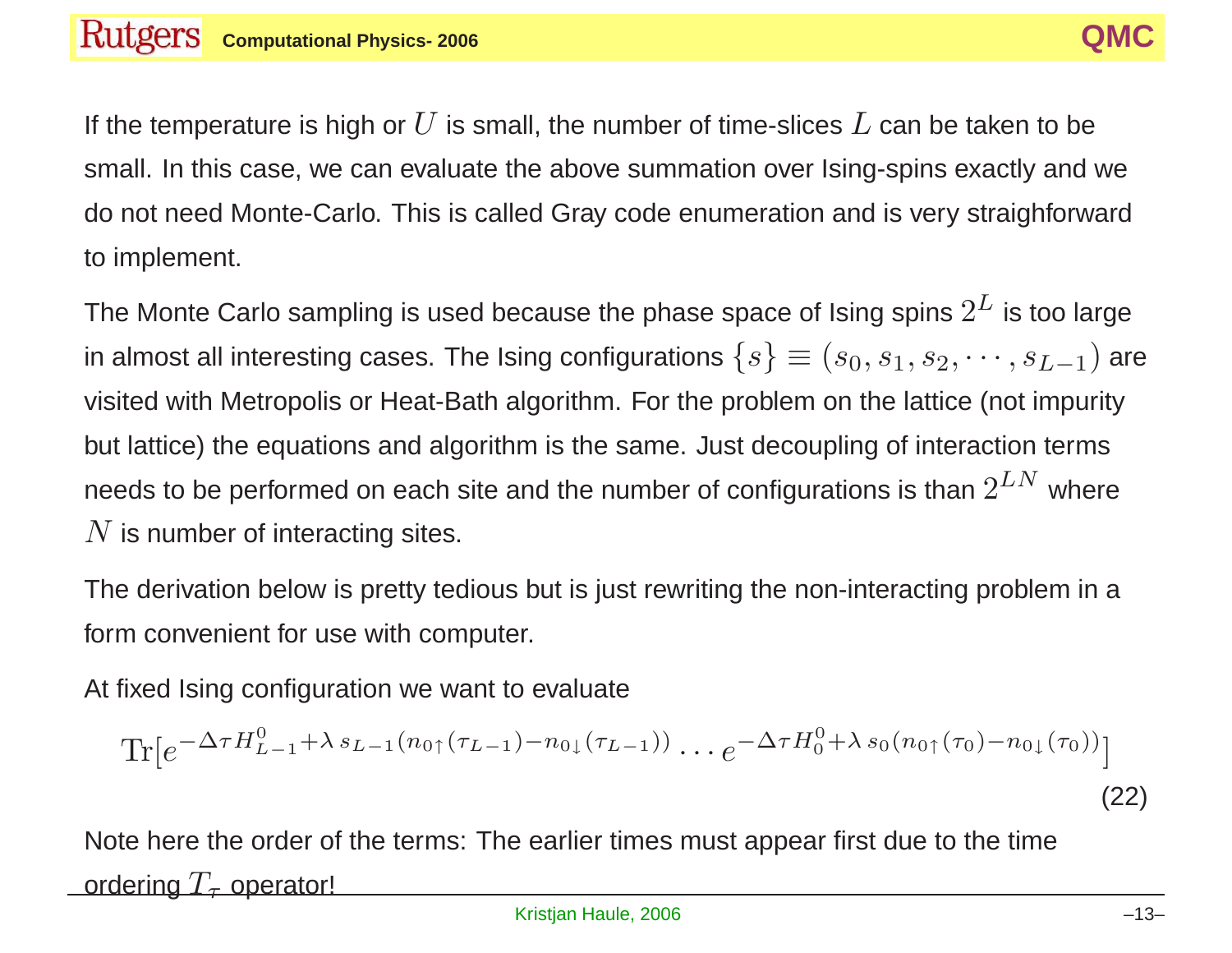

Since we can write  $H^0$  in the form

$$
H^{0} = \sum_{ij\sigma} c_{i\sigma}^{\dagger} h_{ij}^{0} c_{j\sigma}
$$
 (23)

the above trace at fixed Ising configuration becomes

$$
Z_{\{s\}} = \text{Tr}[\prod_{l=0}^{L-1} e^{-\Delta \tau \sum_{ij\sigma} c_{i\sigma}^{\dagger}(\tau_l)[h_{l\sigma}]_{ij}c_{j\sigma}(\tau_l)}]
$$
(24)

where

$$
[h_{l\sigma}]_{ij} = h_{ij}^0 - \frac{\lambda}{\Delta \tau} s_l \sigma \delta_{i=j=0}
$$
 (25)

To calculate the above trace, we will first rotate the problem to diagonal form and than rotate the result back to the original base. Since the Hamiltonian is quadratic (one particle problem) the diagonal form is obtained by diagonalizing the matrix  $h$  ( $Ah = \varepsilon A$  or more precisely)

$$
h_{(i\sigma),(j\sigma)}A_{(j\sigma),\alpha} = \varepsilon_{\alpha}A_{(i\sigma),\alpha} \tag{26}
$$

Here we combined orbital and position index  $(i\sigma)$  to transform into new orbital-position index  $\alpha$ . The tranformation can be performed for each time slice l to obtain  $\varepsilon_{\alpha}(l)$ . The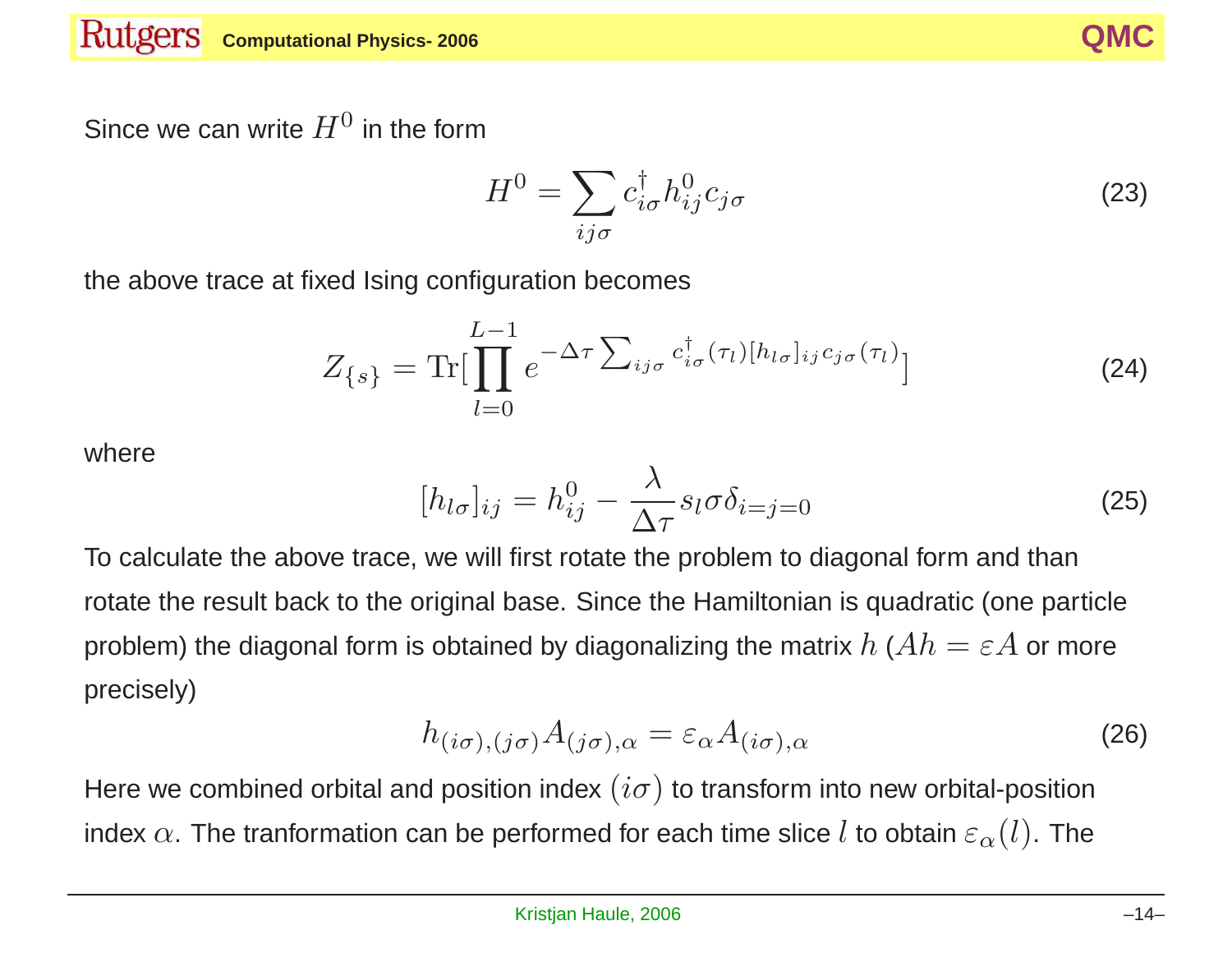

transformation of operator is  $c_{i\sigma} = \sum_{\alpha} A_{(i\sigma),\alpha} c_{\alpha}$  and therefore one has

$$
Z_{\{s\}} = \text{Tr}[\prod_{l=0}^{L-1} e^{-\Delta \tau \sum_{\alpha} c_{\alpha}^{\dagger}(\tau_l) \varepsilon_{\alpha}(l) c_{\alpha}(\tau_l)}]
$$
(27)

Since we have non-interacting problem, we can sum for each state  $\alpha$  separately

$$
Z_{\{s\}} = \prod_{\alpha} \text{Tr}_{\alpha} \left[ \prod_{l=0}^{L-1} e^{-\Delta \tau \varepsilon_{\alpha}(l) n_{\alpha}(\tau_l)} \right]
$$
(28)

where  $\text{Tr}_{\alpha}$  means trace at fixed  $\alpha$ . For fermions,  $n_{\alpha}$  at fixed  $\alpha$  can take only two values 0 or 1 therefore

$$
Z_{\{s\}} = \prod_{\alpha} \text{Tr}_{\alpha} \left[ \prod_{l=0}^{L-1} e^{-\Delta \tau \varepsilon_{\alpha}(l) n_{\alpha}(\tau_l)} \right] = \prod_{\alpha} \left( 1 + \prod_{l=0}^{L-1} e^{-\Delta \tau \varepsilon_{\alpha}(l)} \right) \tag{29}
$$

The last step is discretized version of the more familiar equation

 $Tr[T_\tau e^{-\int_0^\beta d\tau \varepsilon_\alpha n_\alpha}] = (1+e^{-\int_0^\beta d\tau \varepsilon_\alpha}) = (1+e^{-\beta \varepsilon_\alpha})$ . This is because  $n_\alpha$  can be either zero for all times or  $1$  for all times since there is no term in Hamiltonian to change the occupation.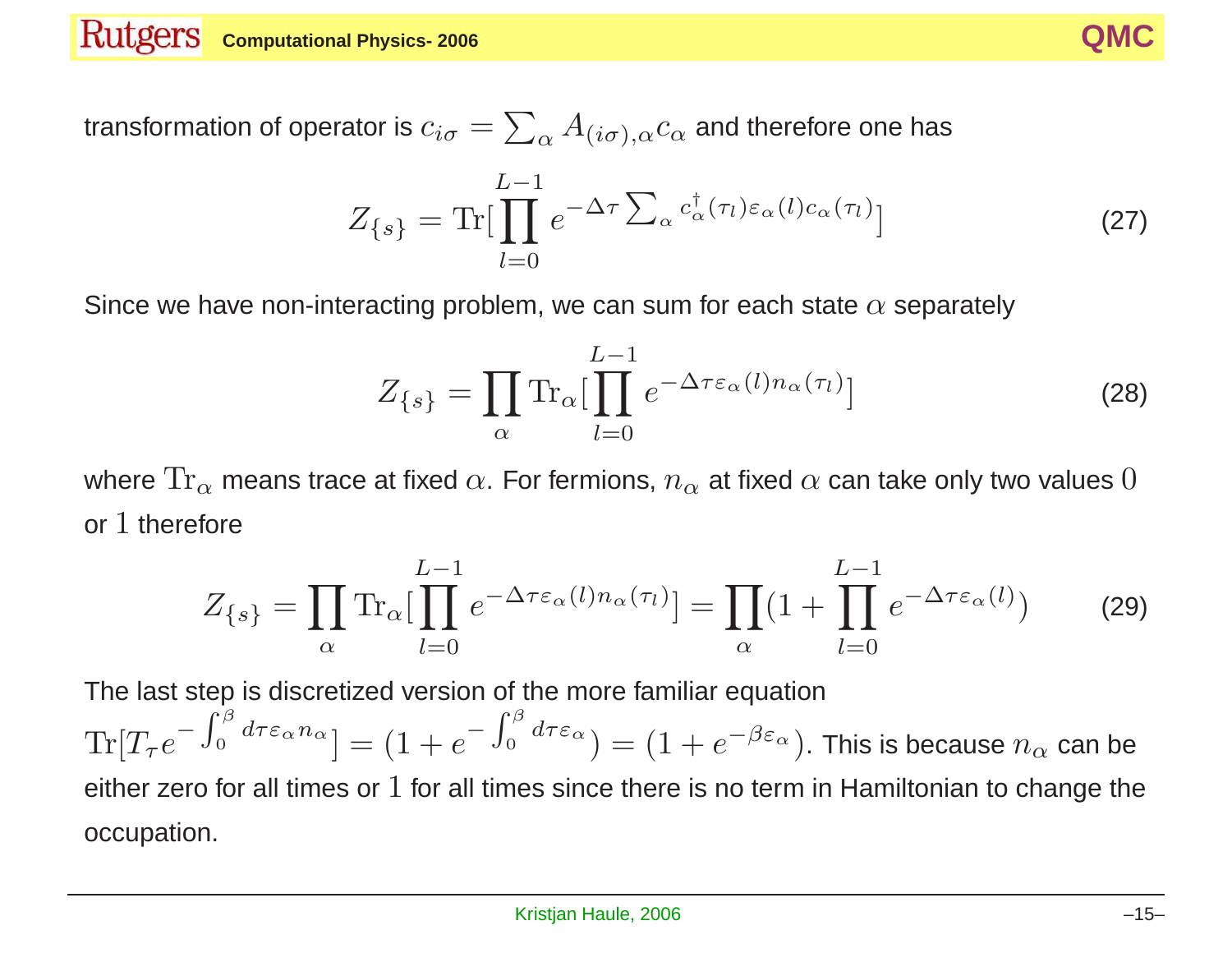Now we can define diagonal matrix  $(\widetilde{B}_l)_{\alpha\alpha}\equiv e^{-\Delta\tau\varepsilon_\alpha(l)}$  and write the above equation in base-invariant form

$$
Z_{\{s\}} = \text{Det}(1 + \widetilde{B}_{L-1}\widetilde{B}_{L-2}\cdots\widetilde{B}_0)
$$
\n(30)

where  ${\rm Det}$  is taken over the space and orbital index  $\alpha.$  The matrix  $\widetilde{B}$  can be transformed back to the original representation of index  $i, j$ :  $\widetilde{\phantom{m}}$ 

$$
B = (A\widetilde{B}A^{\dagger}) = e^{-\Delta \tau h(l)} = e^{-\Delta \tau h^0} e^{\lambda s_l \sigma \delta_{i=j=0}}.
$$

We finally arrived at

$$
Z = \sum_{\{s\}} \frac{1}{2^L} \text{Det}(1 + B_{L-1} B_{L-2} \cdots B_0)
$$
(31)  

$$
B_l = e^{-\Delta \tau h^0} e^{\lambda s_l \sigma \delta_{i=j=0}}
$$
(32)

We need similar expression for the Green's function. The derivation goes along the same lines. Similar to the partition function at fixed Ising configuration  $Z_{\{s\}}$ , we define Green's function at fixed Ising configuration  $g_{\{s\}}(i\sigma),(j\sigma)$  so that the electron Green's function is

$$
G = \frac{\sum_{\{s\}} g_{\{s\}} Z_{\{s\}}}{\sum_{\{s\}} Z_{\{s\}}}; \qquad \{s\} Ising\ configuration \tag{33}
$$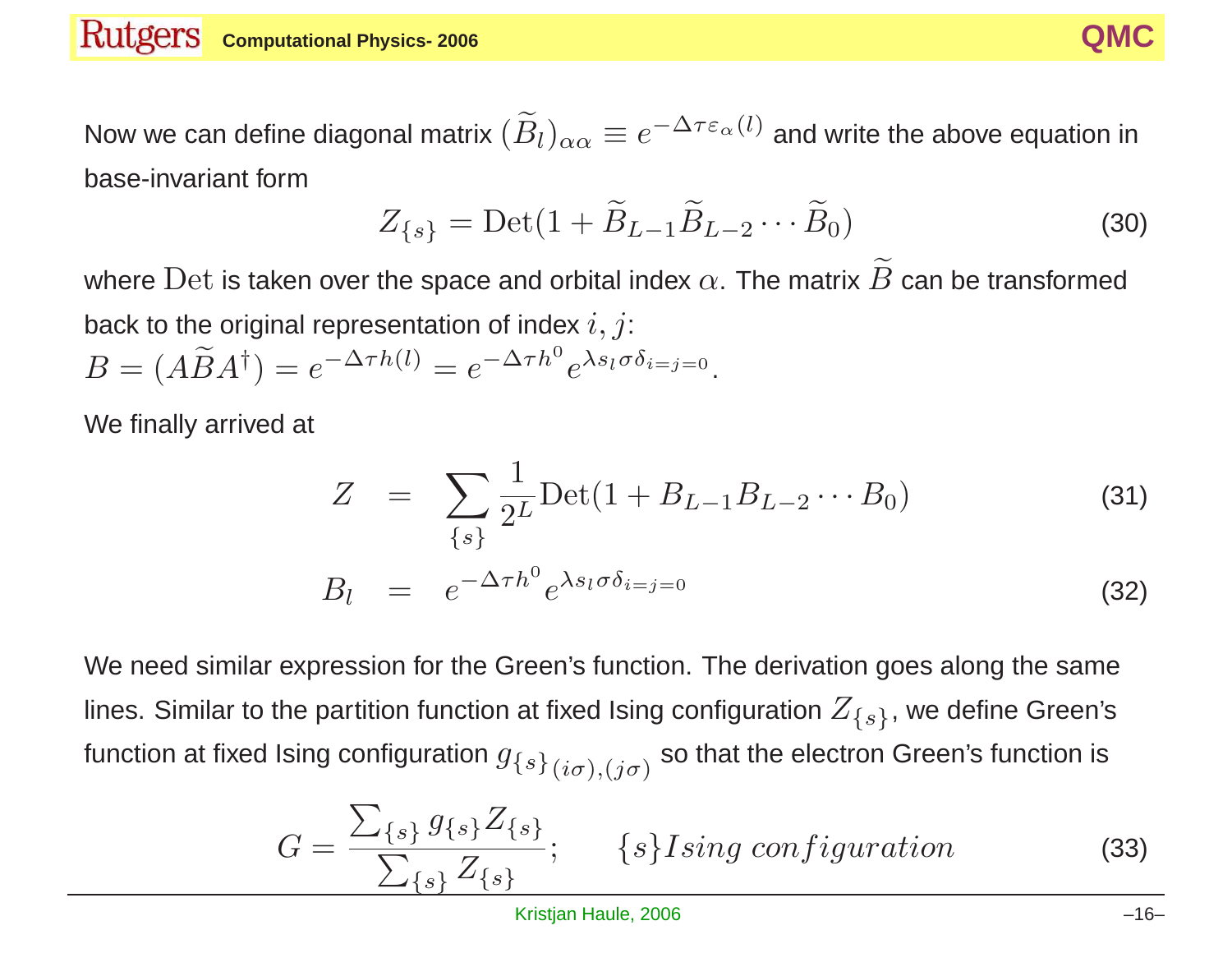

Green's function at fixed Ising configuration is

$$
g_{(i\sigma),(j\sigma)}(\tau_{l_1},\tau_{l_2}) = \frac{1}{Z_{\{s\}}} \text{Tr} \left[ T_\tau c_{i\sigma}(\tau_{l_1}) c_{j\sigma}^{\dagger}(\tau_{l_2}) \prod_{l=0}^{L-1} e^{-\Delta \tau H^0 + \lambda s_l (n_0 + n_0)} \right]
$$
(34)

We can again go to the diagonal representation where Hamiltonian is diagonal therefore the Green's function is also diagonal and takes the form

$$
g_{\alpha\alpha}(\tau_{l_1}, \tau_{l_2}) = \frac{1}{Z_{\{s\}}} \text{Tr} \left[ T_\tau c_\alpha(\tau_{l_1}) c_\alpha^\dagger(\tau_{l_2}) \prod_{l=0}^{L-1} e^{-\Delta \tau \sum_\alpha \varepsilon_\alpha(l) c_\alpha^\dagger(\tau_l) c_\alpha(\tau_l)} \right] \tag{35}
$$

The time ordering is very important here. Suppose  $l_1 > l_2$  and if we define the following operator operator  $U_l \equiv e^{-\Delta \tau \varepsilon_\alpha (l) n_\alpha (\tau_l)}$  we have

$$
g_{\alpha\alpha}(\tau_{l_1}, \tau_{l_2}) = \frac{1}{Z_{\{s\}}} \text{Tr}[U_{L-1} \cdots U_{l_1} c_{\alpha}(\tau_{l_1}) U_{l_1-1} \cdots U_{l_2} c_{\alpha}^{\dagger}(\tau_{l_2}) U_{l_2-1} \cdots U_0]
$$
\n(36)

Cyclic permutation of the trace gives

$$
g_{\alpha\alpha}(\tau_{l_1}, \tau_{l_2}) = \frac{1}{Z_{\{s\}}} \text{Tr}[U_{l_2-1} \cdots U_0 U_{L-1} \cdots U_{l_1} c_{\alpha}(\tau_{l_1}) U_{l_1-1} \cdots U_{l_2} c_{\alpha}^{\dagger}(\tau_{l_2})]
$$
\n(37)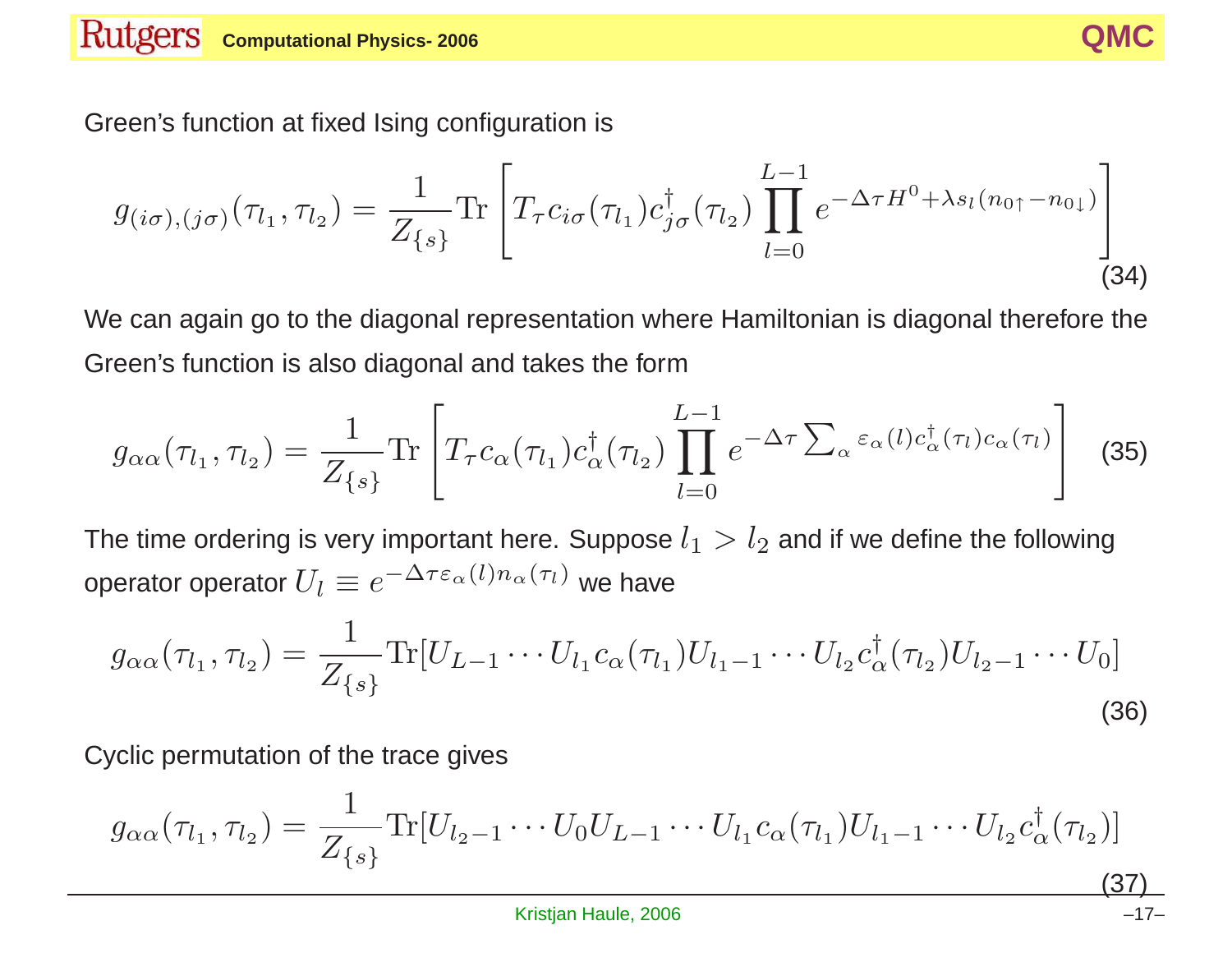Since we have one particle problem, we need to consider only two possibilities: state  $\alpha$  is either empty or occupied. The only nonzero contribution is obviously when  $\alpha$  is empty

$$
g_{\alpha\alpha}(\tau_{l_1}, \tau_{l_2}) = \frac{1}{Z_{\{s\}}} \langle 0|U_{l_2-1} \cdots U_0 U_{L-1} \cdots U_{l_1} c_{\alpha}(\tau_{l_1}) U_{l_1-1} \cdots U_{l_2} c_{\alpha}^{\dagger}(\tau_{l_2})|0\rangle
$$
\n(38)

which gives

$$
g_{\alpha\alpha}(\tau_{l_1},\tau_{l_2}) = \frac{1}{Z_{\{s\}}} [\widetilde{B}_{l_1-1} \cdots \widetilde{B}_{l_2}] = \frac{\widetilde{B}_{l_1-1} \cdots \widetilde{B}_{l_2}}{(1 + \widetilde{B}_{L-1} \cdots \widetilde{B}_{0})}
$$
(39)

In the original non-diagonal representation, Green's function takes the form

$$
g(\tau_{l_1}, \tau_{l_2}) = \begin{cases} l_1 > l_2 & B_{l_1 - 1} \cdots B_{l_2} [1 + B_{L-1} \cdots B_0]^{-1} \\ l_1 < l_2 & -B_{l_1 - 1} \cdots B_0 B_{L-1} \cdots B_{l_2} [1 + B_{L-1} \cdots B_0]^{-1} \end{cases}
$$
(40)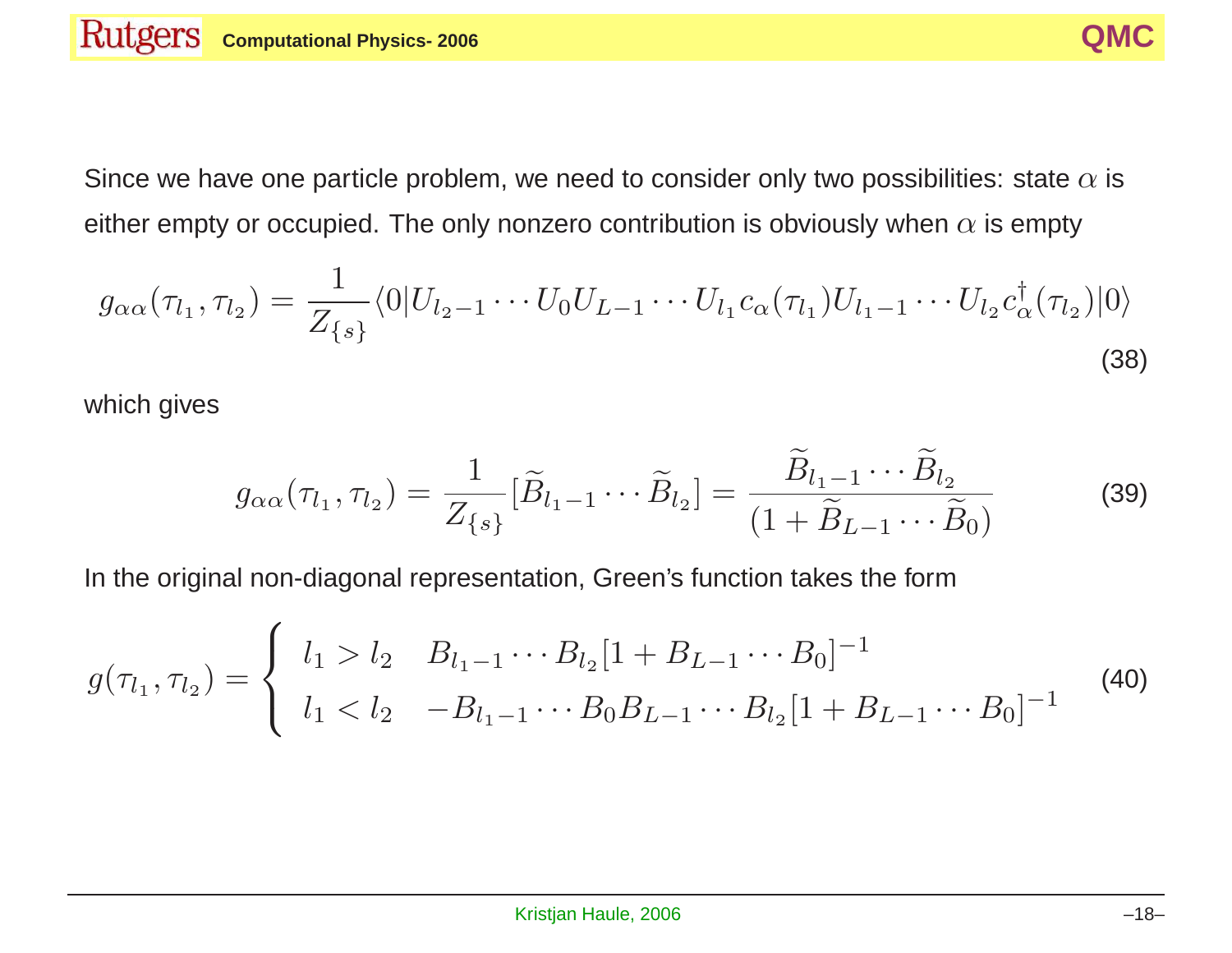This complicated matrix can be written in much more elegant way as an inversion of <sup>a</sup> large matrix of size  $L*N\times L*N$ , where  $L$  is number of times slices and  $N$  is the number of orbitals times number of sites. We combined position-orbital index with spin index for convenience to have one inex  $(i\sigma)$ . However, all matrices  $g, B,...$  are digonal in spin index therefore we can work with smaller matrix of size (position\*orbial) and not (position\*orbital\*spin) and use  $B^{\sigma}$  instead of  $B$ .

Matrix  $g_{l_1,l_2}$  is

$$
g = \begin{pmatrix} 1 & 0 & \cdots & 0 & B_{L-1} \\ -B_0 & 1 & \cdots & \cdots & 0 \\ 0 & -B_1 & 1 & \cdots & \cdots \\ \cdots & \cdots & \cdots & \cdots & \cdots \\ \cdots & \cdots & \cdots & 1 & 0 \\ \cdots & \cdots & \cdots & -B_{L-2} & 1 \end{pmatrix}^{-1}
$$
(41)

and, at the same time we also have

$$
Z_{\{s\}} = \text{Det}[g^{-1}] \tag{42}
$$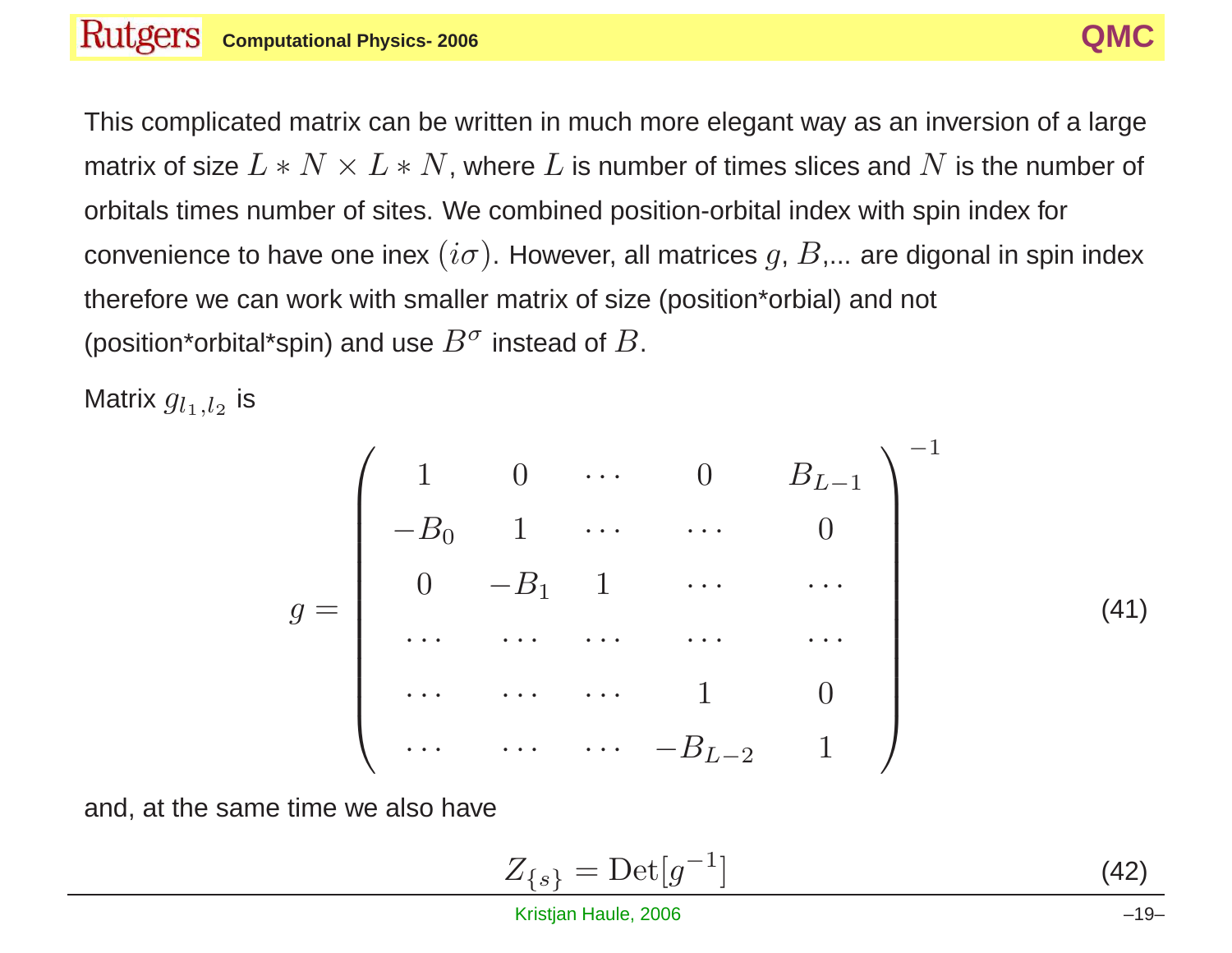Perhaps the best way to check the above identity is to examine few lowest order terms. The non-trivial  $3 \times 3$  matrix gives

$$
\begin{pmatrix}\n1 & 0 & B_2 \\
-B_0 & 1 & 0 \\
0 & -B_1 & 1\n\end{pmatrix}^{-1} = \begin{pmatrix}\n(1 + B_2 B_1 B_0)^{-1} & -B_2 B_1 (1 + B_0 B_2 B_1)^{-1} & -B_2 (1 + B_1 B_0 B_2)^{-1} \\
B_0 (1 + B_2 B_1 B_0)^{-1} & (1 + B_0 B_2 B_1)^{-1} & -B_0 B_2 (1 + B_1 B_0 B_2)^{-1} \\
B_1 B_0 (1 + B_2 B_1 B_0)^{-1} & B_1 (1 + B_0 B_2 B_1)^{-1} & (1 + B_1 B_0 B_2)^{-1}\n\end{pmatrix}
$$

which shows the right strucuture for 3-orbital case. Note that  $B$ 's are itself matrices in time of size  $N \times N$ . Determinant of the above  $3 \times 3$  matrix is  ${\rm Det}[1 + B_2 B_1 B_0]$  which is compatible with the second identity.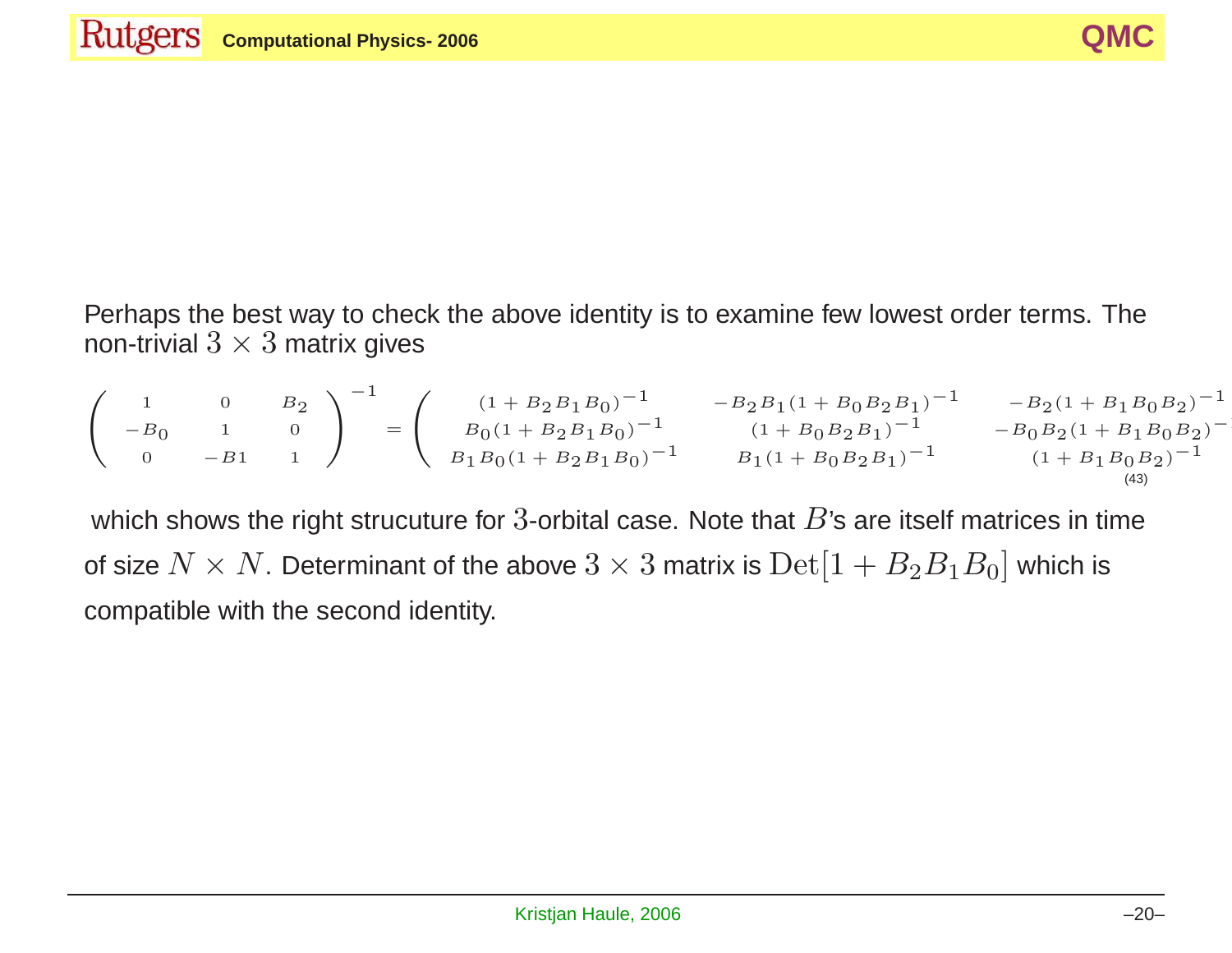Let's repeat the results obtained so far

$$
G = \frac{\sum_{\{s\}} \text{Det}[g^{-1}]g}{\sum_{\{s\}} \text{Det}[g^{-1}]}. \tag{44}
$$
\n
$$
g^{-1} = \begin{pmatrix} 1 & 0 & \cdots & 0 & B_{L-1} \\ -B_0 & 1 & \cdots & \cdots & 0 \\ 0 & -B_1 & 1 & \cdots & \cdots \\ \cdots & \cdots & \cdots & \cdots & \cdots \\ \cdots & \cdots & \cdots & 1 & 0 \\ \cdots & \cdots & \cdots & -B_{L-2} & 1 \end{pmatrix} \tag{45}
$$

$$
B_l = e^{-\Delta \tau h^0} e^{\lambda s_l \sigma \delta_{i=j=0}}
$$
\n(46)

These are general results of determinantal QMC.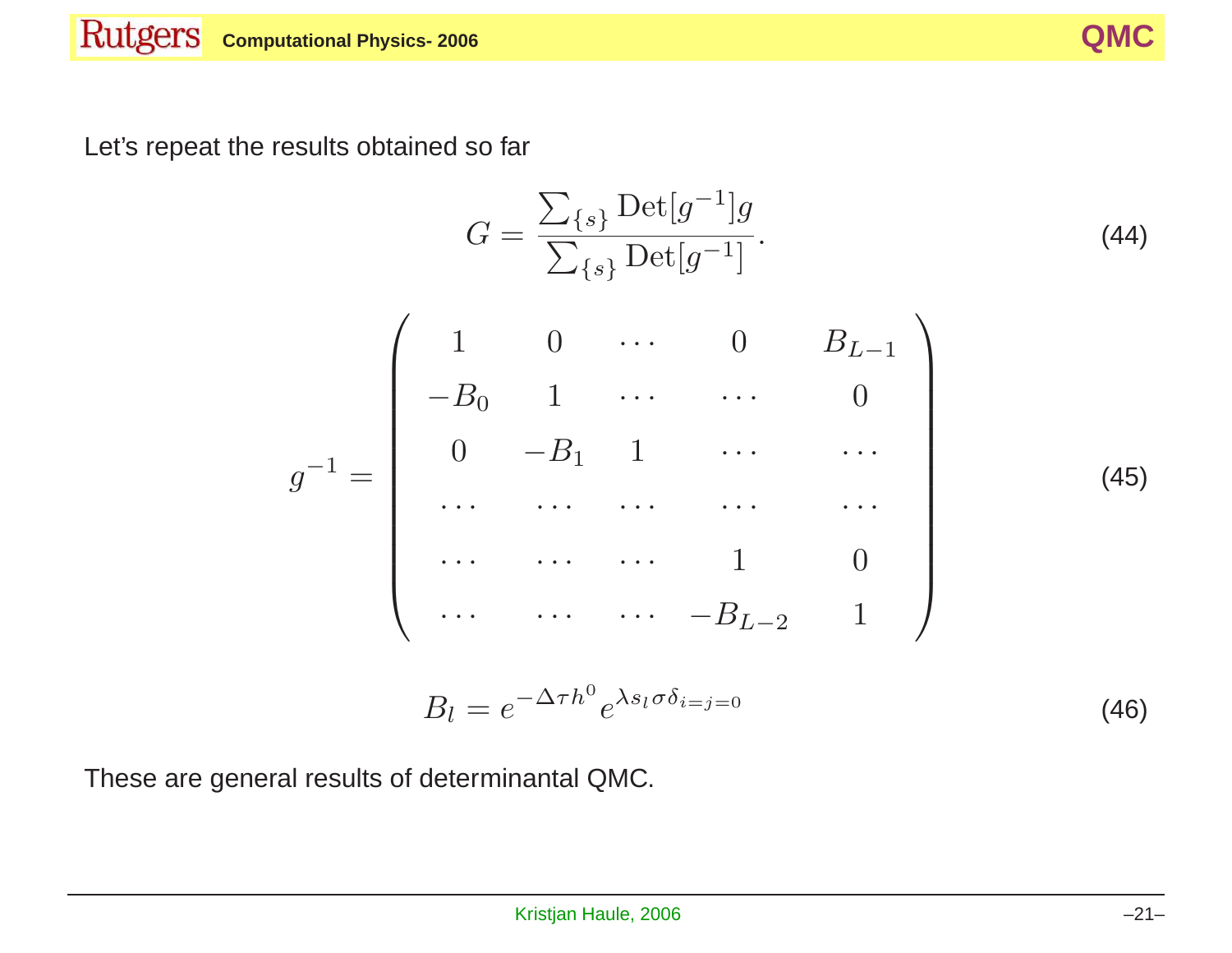### **Hirsch-Fye**

In specific case of quantum impurity, we can make few steps more. The size of the matrix  $g$ is now  $L*N\times L*N$  where  $L$  is the number of time slices and  $N$  is the proportioanl to the number of sites (including the non-interacting conduction band sites). As usual, it is possible to integrate out the degrees of freedom that correspond to the non-interacting part of the system (the conduction band) and work with the interacting sites only. The grate advantage is that the conduction band can than be treated as an infinite band (with infinite number of sites).

Hirsch and Fye pointed out that there exists something like <sup>a</sup> Dyson equation which connects Green's functions of different Ising configurations.

We defined matrix  $B$  above as

$$
(B_l)_{(i\sigma),(j\sigma)} = (e^{-\Delta \tau h^0})_{ij} e^{\lambda s_l \sigma \delta_{i=j=0}}
$$

It is convenient to define another matrix of size  $N \times N$ , which is identity everywhere except on impurity site  $i = j = 0$  where it is diagonal and takes the form  $e^{\lambda s_l \sigma}$ . Let's call this matrix  $e^{V_l}$ :

$$
(e^{V_l})_{(i\sigma),(j\sigma)} = \delta_{i,j} + \delta_{i=j=0}(e^{\lambda s_l \sigma} - 1)
$$
\n(47)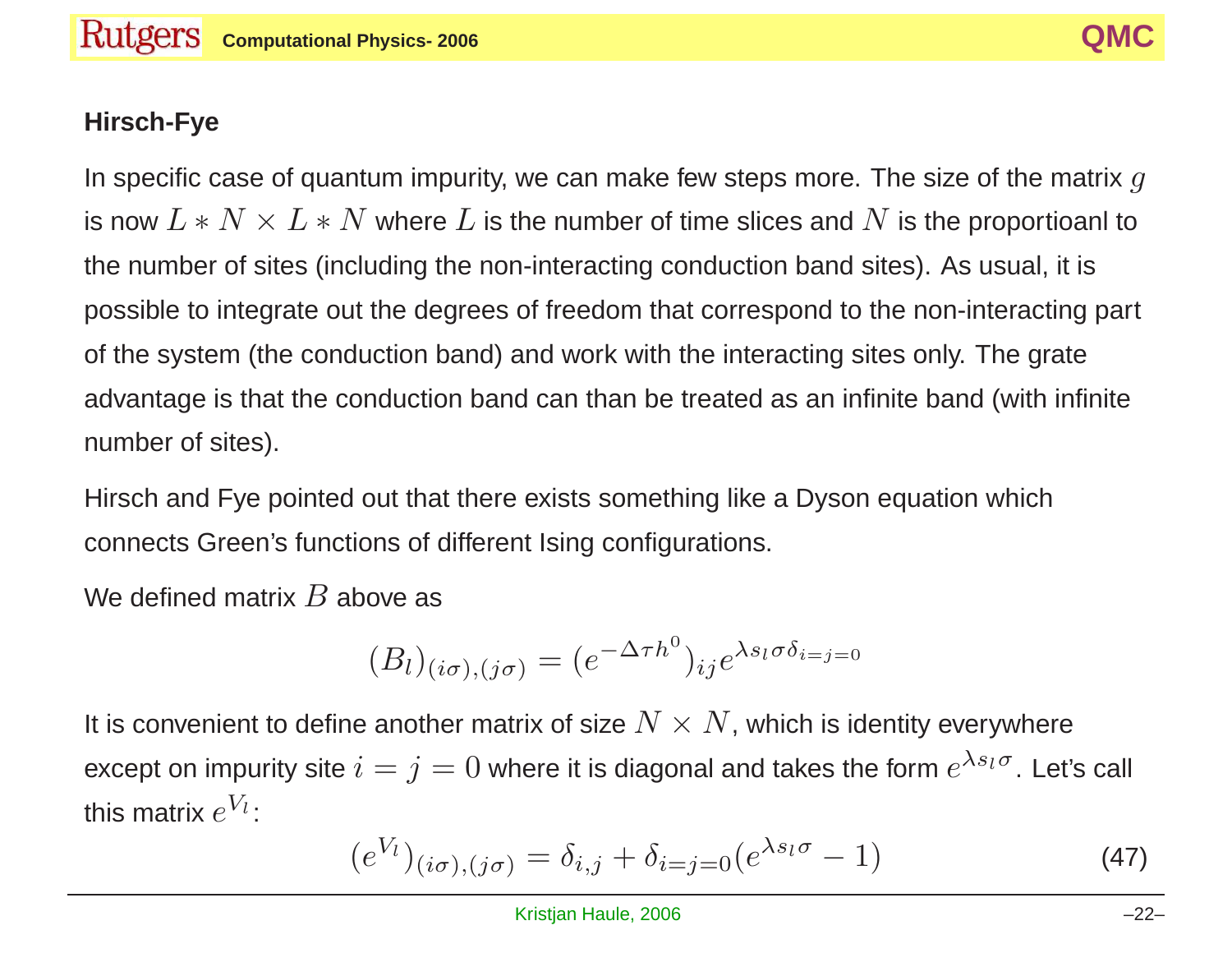### Matrix  $B_l$  therefore becomes

$$
B_l = e^{-\Delta \tau h^0} e^{V_l} \tag{48}
$$

Let's construct  $L*N\times L*N$  matrix  $e^V$  and multiply it with  $g^{-1}$ 

$$
g^{-1}e^{-V} = \begin{pmatrix}\n1 & 0 & \cdots & 0 & B_{L-1} \\
-B_0 & 1 & \cdots & \cdots & 0 \\
\cdots & \cdots & \cdots & \cdots & \cdots \\
\cdots & \cdots & \cdots & 1 & 0 \\
\cdots & \cdots & \cdots & 1 & 0 \\
\cdots & \cdots & \cdots & -B_{L-2} & 1\n\end{pmatrix}\n\begin{pmatrix}\ne^{-V_0} & 0 & 0 & 0 & 0 \\
0 & e^{-V_1} & 0 & 0 & 0 \\
\cdots & \cdots & \cdots & \cdots & \cdots \\
\cdots & \cdots & \cdots & \cdots & \cdots \\
0 & 0 & 0 & 0 & e^{-V_{L-1}}\n\end{pmatrix}
$$
\n
$$
= \begin{pmatrix}\ne^{-V_0} & 0 & \cdots & 0 & B_{L-1}e^{-V_{L-1}} \\
B_0e^{-V_0} & 0 & \cdots & 0 & B_{L-1}e^{-V_{L-1}} \\
\vdots & \vdots & \ddots & \vdots & \ddots & \vdots \\
0 & -B_1e^{-V_1} & e^{-V_2} & \cdots & \cdots \\
\vdots & \vdots & \vdots & \ddots & \vdots & \vdots \\
\vdots & \vdots & \vdots & \ddots & \vdots & \vdots \\
\vdots & \vdots & \vdots & \ddots & \vdots & \vdots \\
\vdots & \vdots & \vdots & \ddots & \vdots & \vdots \\
\vdots & \vdots & \vdots & \vdots & \ddots & \vdots \\
\vdots & \vdots & \vdots & \vdots & \vdots & \vdots \\
\vdots & \vdots & \vdots & \vdots & \vdots & \vdots \\
\vdots & \vdots & \vdots & \vdots & \vdots & \vdots \\
\vdots & \vdots & \vdots & \vdots & \vdots & \vdots \\
\vdots & \vdots & \vdots & \vdots & \vdots & \vdots \\
\vdots & \vdots & \vdots & \vdots & \vdots & \vdots \\
\vdots & \vdots & \vdots & \vdots & \vdots & \vdots \\
\vdots & \vdots & \vdots & \vdots & \vdots & \vdots \\
\vdots & \vdots & \vdots & \vdots & \vdots & \vdots \\
\vdots & \vdots & \vdots & \vdots & \vdots & \vdots \\
\vdots & \vdots & \vdots & \vd
$$

It is important to realize that the **off-diagonal** elements of the resulting matrix **do not depend on Ising spin configuration** since  $B_l e^{-V_l} = e^{-\Delta \tau h^0(l)} e^{V_l} e^{-V_l} = e^{-\Delta \tau h^0(l)}$ .

It is than simple to see that the following matrix equation is valid

$$
g^{-1}e^{-V} - g'^{-1}e^{-V'} = e^{-V} - e^{-V'} \tag{51}
$$

where  $(g, V)$  and  $(g', V')$  correspond to any two (different) Ising configurations.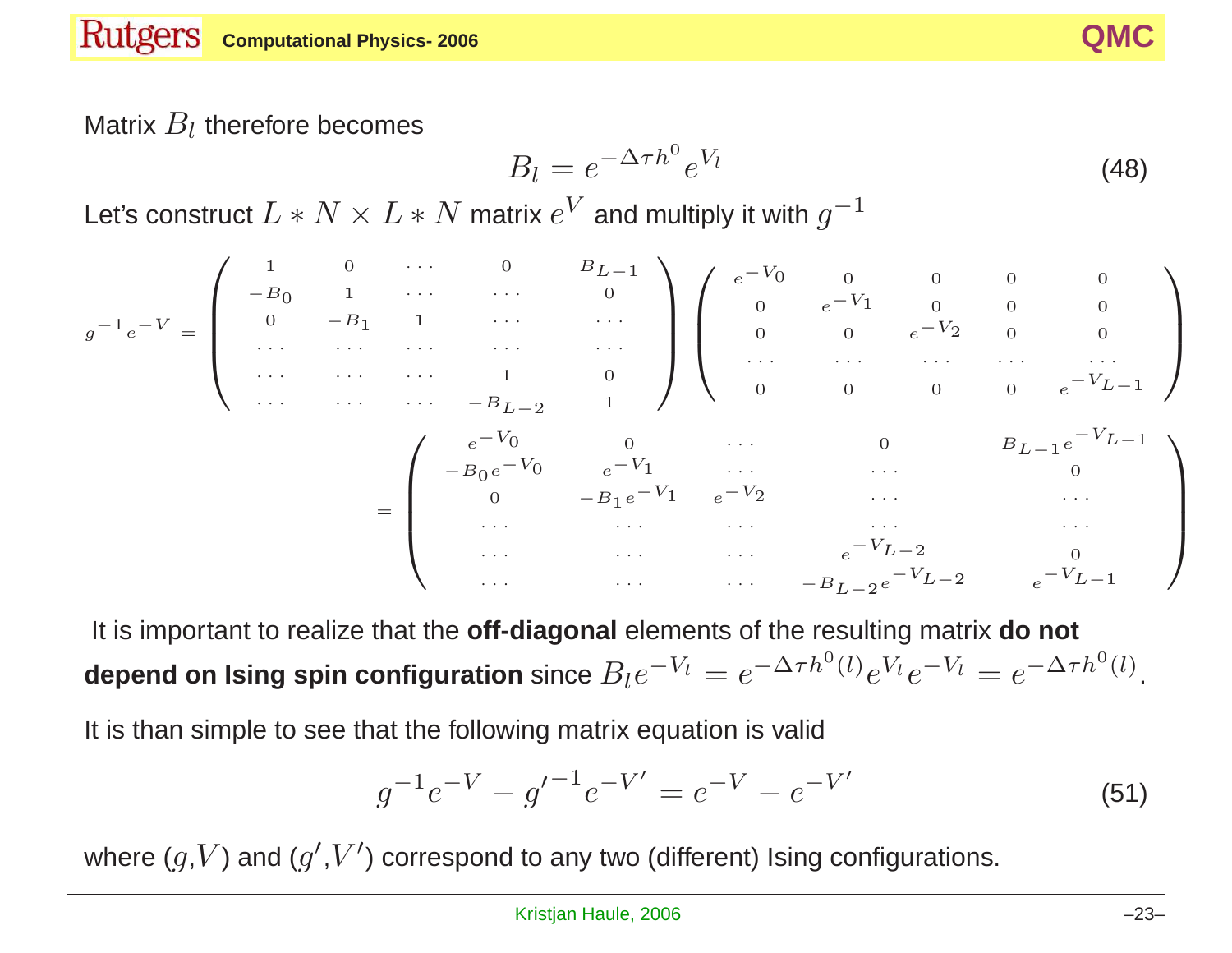The above equation (51) is important because: if we know  $q$  for certain configuration and we obtain by Markov chain simulation new  $V'$ , we can get  $g'$ . The big advantage of using equation (51) is that one can isolate the impurity site and monitor what happens with the impurity site only. One can thus avoid using large  $N * L \times N * L$  matrices but only  $L \times L$  matrices.

It is instructive to rewrite the above equation in the form

$$
g'^{-1} - g^{-1} = (1 - g^{-1})(1 - e^{V' - V}) \text{ or}
$$

$$
g' - g = (g - 1)(e^{V' - V} - 1)g'.
$$
 (52)

As we noted before  $e^V$  is unity for each but impurity site. The right-hand site of equation (52) therefore vanishes for each but impurity site showing that  $q$  and  $q'$  differ only on impurity site when Ising configuration is changed. It is therefore enough to monitor the impurity site when sampling over the Markov chain process.

Slightly different form of Eq. (52) is actually used in computation

$$
A g' = g \tag{53}
$$

$$
\mathcal{A} = 1 + (1 - g)(e^{V' - V} - 1)
$$
 (54)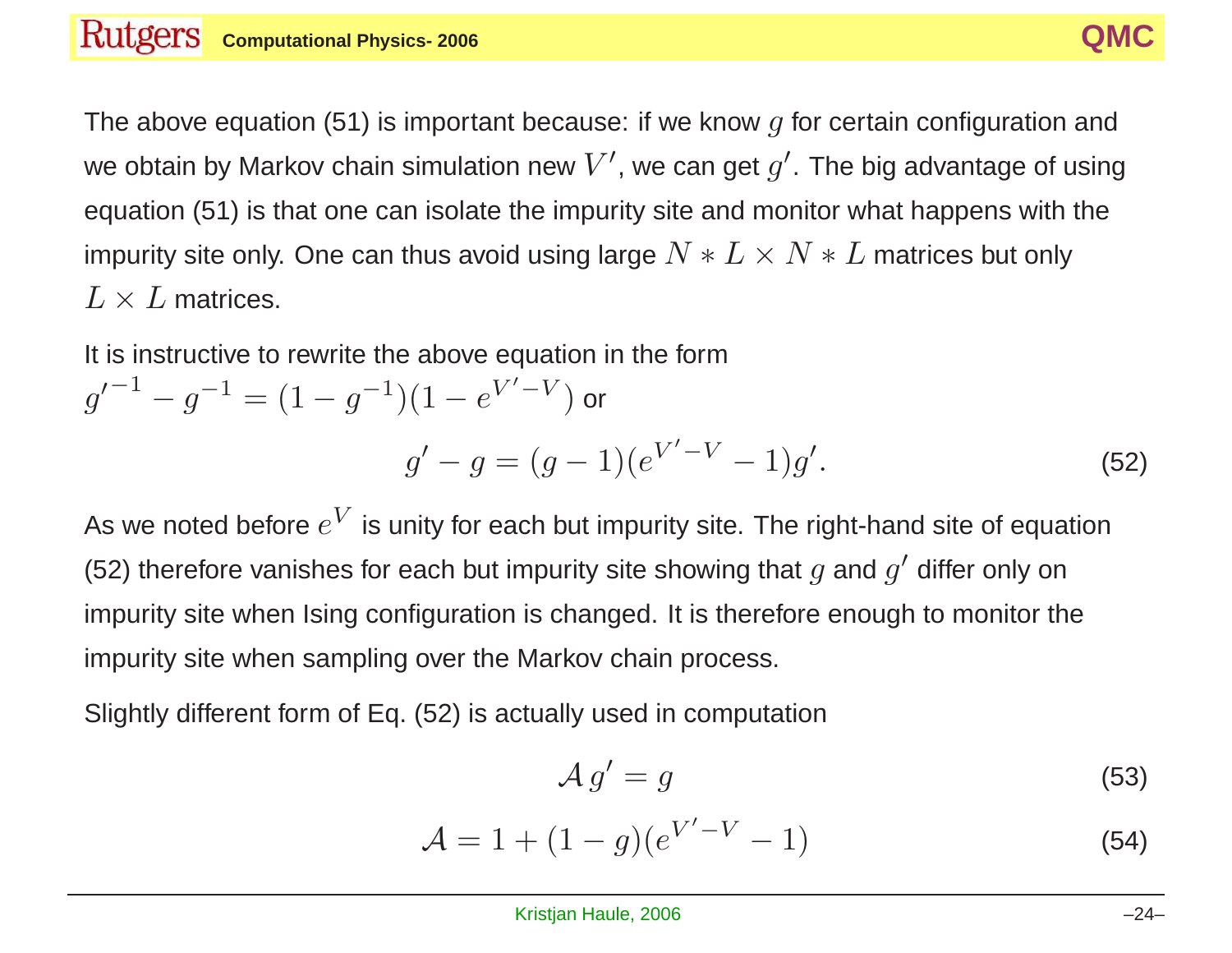Below we will sketch the Hirsh-Fye algorithm. Let's repeat first the equations we will use in computation

$$
G_{\sigma} = \frac{\sum_{\{s\}} \text{Det}[g_{\uparrow}^{-1}] \text{Det}[g_{\downarrow}^{-1}] g_{\sigma}}{\sum_{\{s\}} \text{Det}[g_{\uparrow}^{-1}] \text{Det}[g_{\downarrow}^{-1}]}. \tag{55}
$$
\n
$$
\mathcal{A} g' = g \tag{56}
$$

$$
\mathcal{A} = 1 + (1 - g)(e^{V' - V} - 1)
$$
 (57)

$$
e^{V_l} = e^{\lambda s_l \sigma} \tag{58}
$$

The non-interacting Green's function  $G^0$  obtained from the original impurity Hamiltonian by swithching off the interaction ( $U = 0$ ) was written in Eq. (12) and is  $G^{0} = (\omega - \epsilon_{0} - \sum_{p>0} \frac{V_{0p}^{*}V_{p0}}{\omega - \epsilon_{p}})^{-1}$ 

We can get Green's function g at any Ising configuration  $(s_0, s_1, \dots, s_{L-1})$  from  $G^0$ using Eq. (56) since  $G^0$  corresponds to the case  $e^V=1$ .

Note that all equations above are written for impurity site only and  $g_{\sigma}$  are just complex matrices in time index (not in site index).  $\mathcal A$  and  $V$  are also matrices in imaginary time.

We will use two types of updates for Green's function  $g$ : single-spin flip and clean update.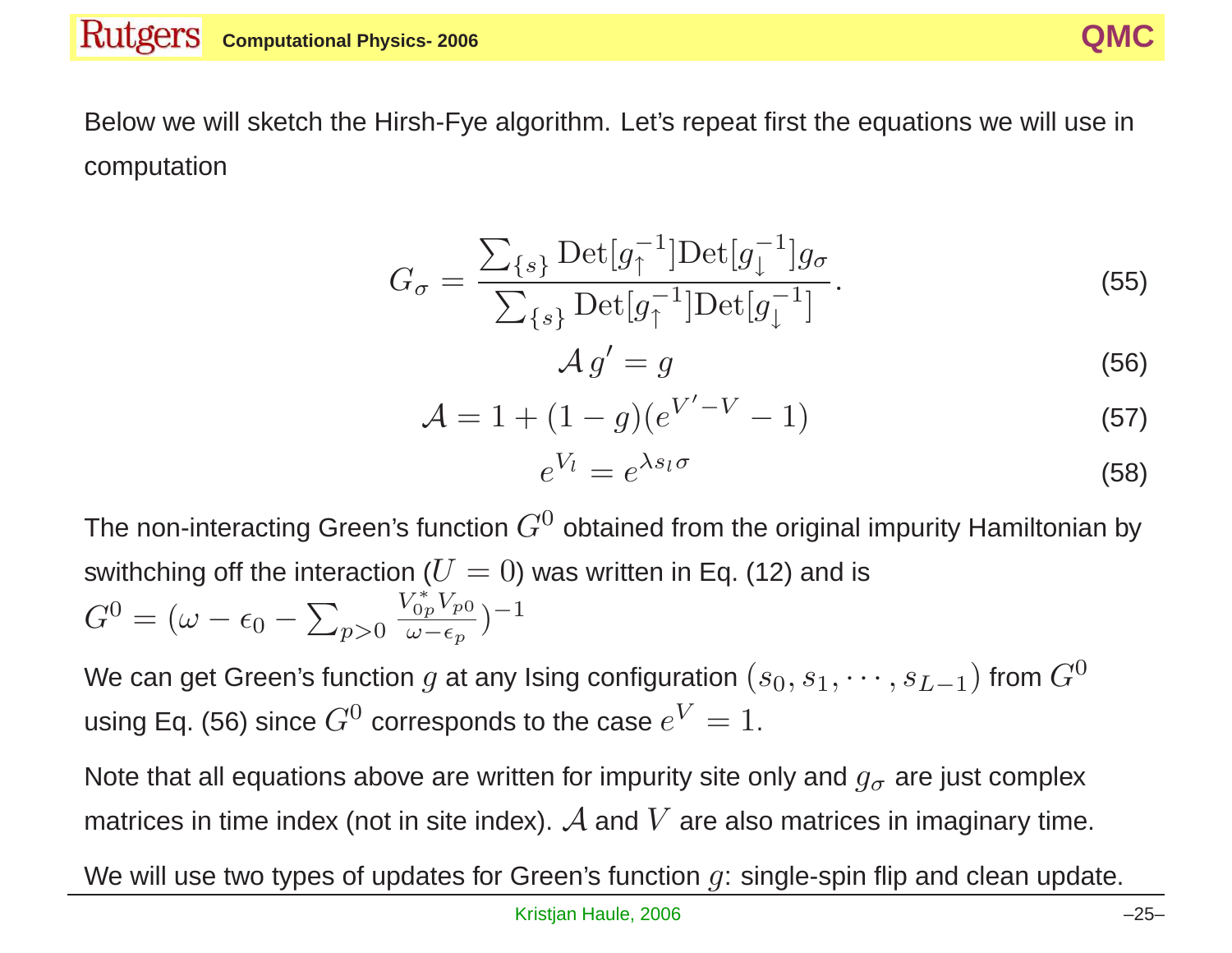If Ising configurations  $\{s\}'$  and  $\{s\}$  differ in only one spin (lets call it  $s_p$ ),  $g'$  can be obtained from g withouth the inversion of the  $L \times L$  matrix  $\mathcal{A}$ . Matrix  $e^{V'-V}$  is

$$
e^{V'-V} = \begin{pmatrix} 1 & 0 & \cdots & 0 \\ \cdots & \cdots & \cdots & \cdots \\ \cdots & e^{\lambda \sigma (s_p' - s_p)} & \cdots & \cdots \\ \cdots & \cdots & \cdots & \cdots \\ 0 & \cdots & 0 & 1 \end{pmatrix}
$$
(59)

or in short  $(e^{V'-V}-1)_{ll'}=a\delta_{l=l'=p}$  with  $a\equiv (e^{\lambda\sigma(s_p'-s_p)}-1)$ 

From Eq. 57, we can obtain A which is  $A_{ll'} = \delta_{ll'} + a (\delta_{lp} - g_{lp}) \delta_{l'p}$ . The inversion of matrix  $A$  can be explicitely writte down and takes the form

$$
(\mathcal{A}^{-1})_{ll'} = \delta_{ll'} + \frac{a}{1 + a(1 - g_{pp})} (g_{lp} - \delta_{lp}) \delta_{l'p}
$$
 (60)

In matrix form it takes the form

$$
\mathcal{A} = I - a \begin{pmatrix} 0 & \cdots & g_{0p} & \cdots & 0 \\ 0 & \cdots & g_{1p} & \cdots & 0 \\ 0 & \cdots & \cdots & \cdots & 0 \\ 0 & \cdots & g_{p-1} & \cdots & 0 \\ 0 & \cdots & \cdots & \cdots & 0 \\ 0 & \cdots & g_{L-1p} & \cdots & 0 \end{pmatrix} \rightarrow \mathcal{A}^{-1} = I + \frac{a}{1 + a(1 - g_{pp})} \begin{pmatrix} 0 & \cdots & g_{0,p} & \cdots & 0 \\ 0 & \cdots & g_{1,p} & \cdots & 0 \\ 0 & \cdots & \cdots & \cdots & 0 \\ 0 & \cdots & g_{p-1} & \cdots & 0 \\ 0 & \cdots & \cdots & \cdots & 0 \\ 0 & \cdots & g_{L-1,p} & \cdots & 0 \end{pmatrix}
$$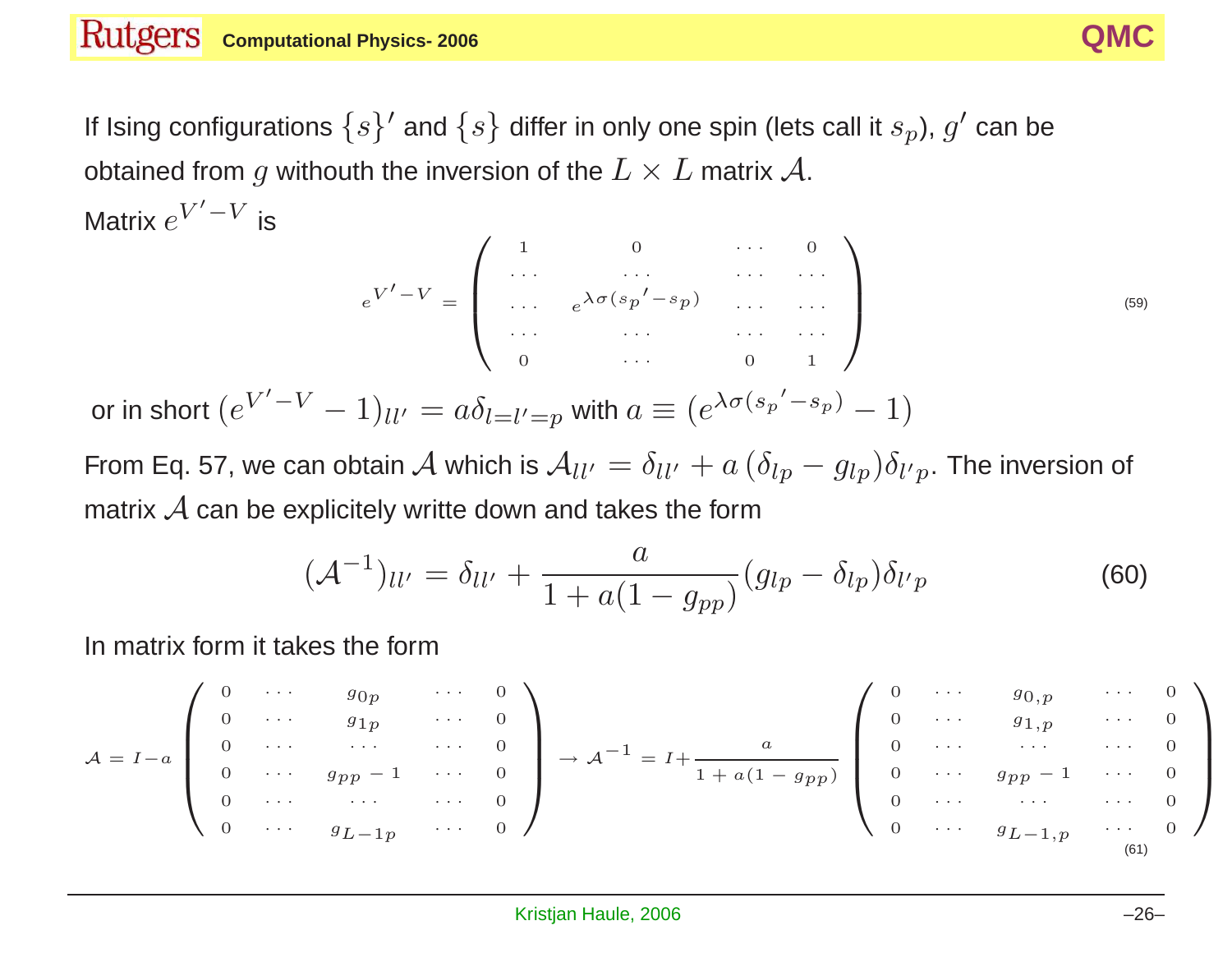

The update operation for single spin flip is therefore  $g' = \mathcal{A}^{-1}g$ :

$$
g_{l_1l_2}' = g_{l_1l_2} + \frac{a}{1 + a(1 - g_{pp})}(g_{l_1p} - \delta_{l_1p})g_{pl_2}
$$
(62)

This is simple rank-1 update implemented in BLAS routine "dgerr" ( $A = A + \alpha x * y'$ ) and the QMC code can be made very efficient just by using this blas routine. No further optimization of the QMC code is necessary in this case, since most of the time is spend in blas routine and therefore one gets theoretical performance (number of operations equal to the number of clock ticks of the processor).

We will also need the determinant of  $\mathcal A$  since this will give us the transition probability. It is simple to see that

$$
\text{Det}\mathcal{A} = 1 + (1 - g_{pp})a \tag{63}
$$

Due to numerical roundoff error, it is advisable to make <sup>a</sup> "clean" update from time to time. It this case we just use Eqs. (56),(57) to get from non-interacting  $G^0$  to g of the current Ising configuration

$$
A = 1 + (1 - G^0)(e^V - 1)
$$
 (64)

or  $A_{l_1l_2} = \delta_{l_1l_2}(1 + (e^{\lambda \sigma s_{l_2}} - 1)) - G_{l_1l_2}^0(e^{\lambda \sigma s_{l_2}} - 1)$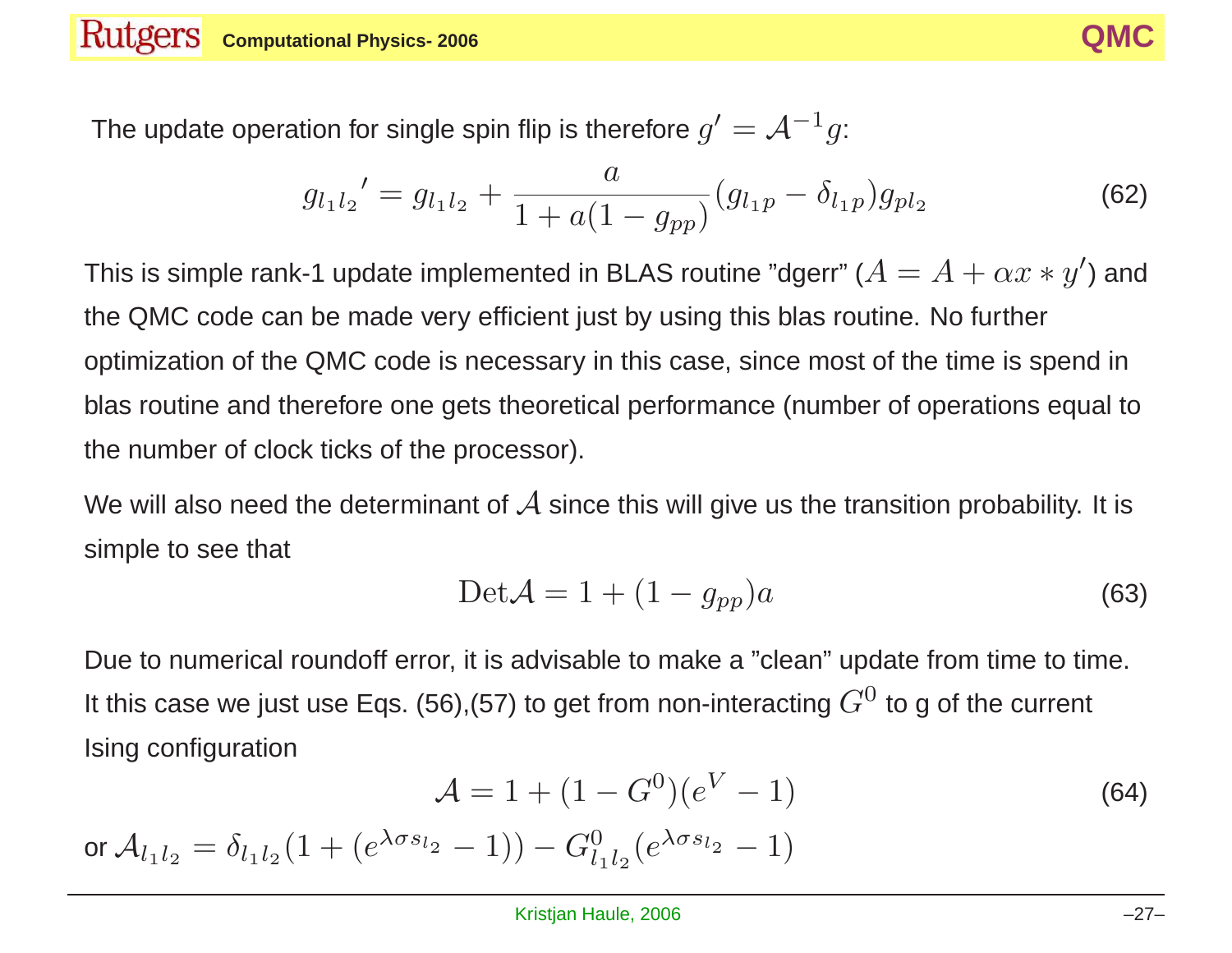

How is Monte Carlo sampling used in this approach?

From Eq. 55, we see that  $G$  is weighted average of  $g$  over all possible Ising configurations

$$
G_{\sigma} = \frac{\sum_{\{s\}} \rho g_{\sigma}}{\sum_{\{s\}} \rho} \tag{65}
$$

$$
\rho = \text{Det}[g_{\uparrow}^{-1}]\text{Det}[g_{\downarrow}^{-1}] \tag{66}
$$

One possibility would be to go random walk through Ising configurations and accept configurations with probability  $\rho$ . However, much more efficient is the importance sampling approach where one abandoms the idea of generating the statistically independent configurations. Rather the configurations are visited in "ergodic" way and at the same time random walk is very concentrated in the region of phase space where probability is large.

One possibility of <sup>a</sup> QMC step is <sup>a</sup> spin flip of randomly chosen Ising spin. It is clear that each configuration can be reached from any configuration in finite number of steps (*connectedness*) and there is obviously (*no periodicity*).

#### Two methods are ofen used

- Heat-Bath:  $P({s} \rightarrow {s}'') = \rho' / (\rho + \rho')$
- Metropolis:  $P({s} \rightarrow {s}'') = \min[\rho'/\rho, 1]$

Important points to keep in mind:

- It takes some time before the distribution reaches equilibrium  $\rightarrow$  warmup configurations need to be thrown away.
- Measurements are collected only after <sup>a</sup> "correlation time" passed from the previous meassurement.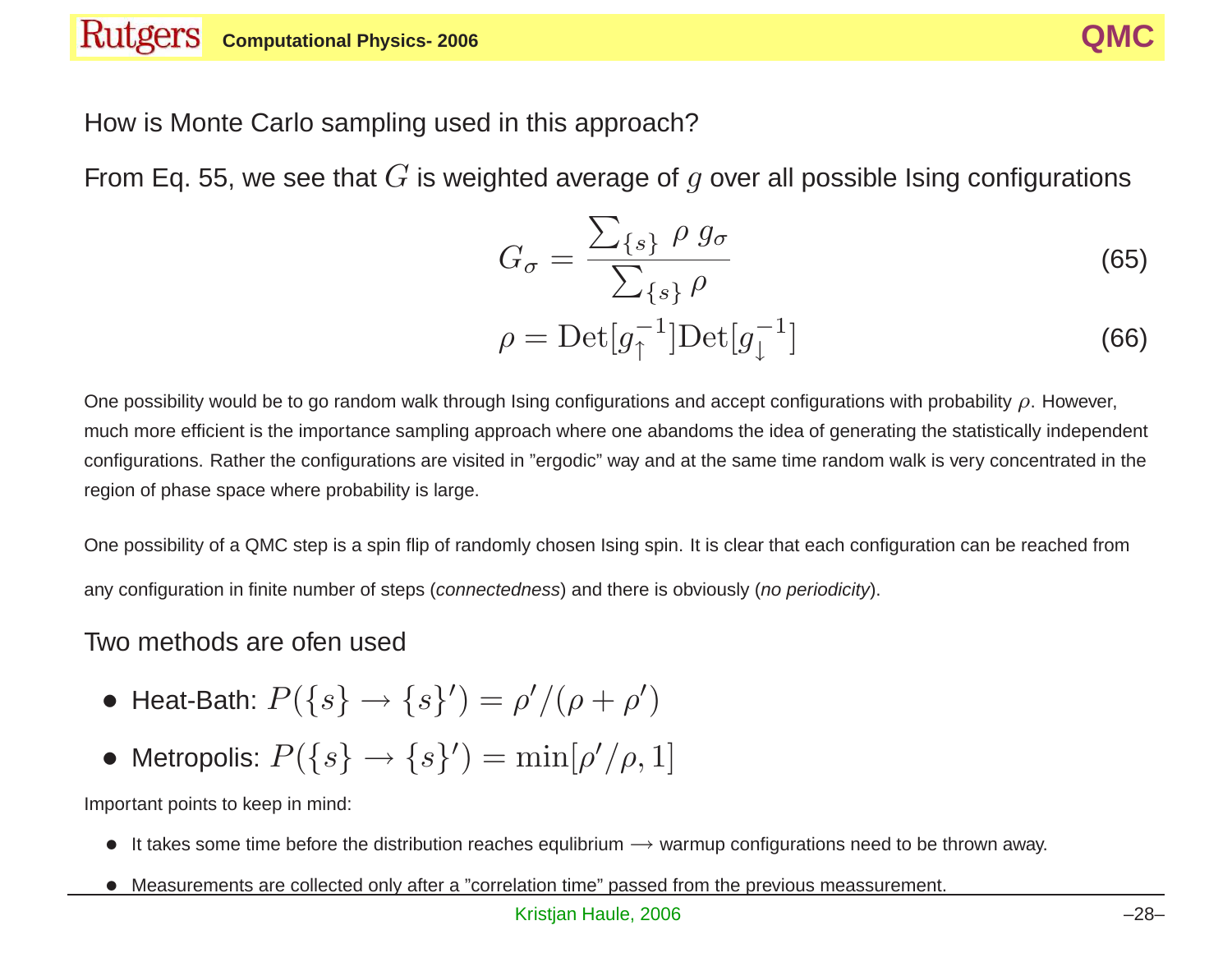Here we see the "fermionic minus sign" problem. If it happens that the above product of determinants is negative, we can not use it as probability density. The problem is at present unsolved. However, it turns out that for single impurity problem, determinants are always positive. This was rigorously proved very recently.

For single spin flip, the ratio of distributions  $\rho'/\rho$  can be further simplified. It is clear from Eq. (56) that

$$
Det[g'^{-1}] / Det[g^{-1}] = Det\mathcal{A} = 1 + (1 - g_{pp})(e^{\lambda \sigma(s_p' - s_p)} - 1)
$$

and therefore

$$
\rho'/\rho = [1 + (1 - g_{pp}^{\uparrow})(e^{\lambda(s_p' - s_p)} - 1)][1 + (1 - g_{pp}^{\downarrow})(e^{-\lambda(s_p' - s_p)} - 1)] \quad (67)
$$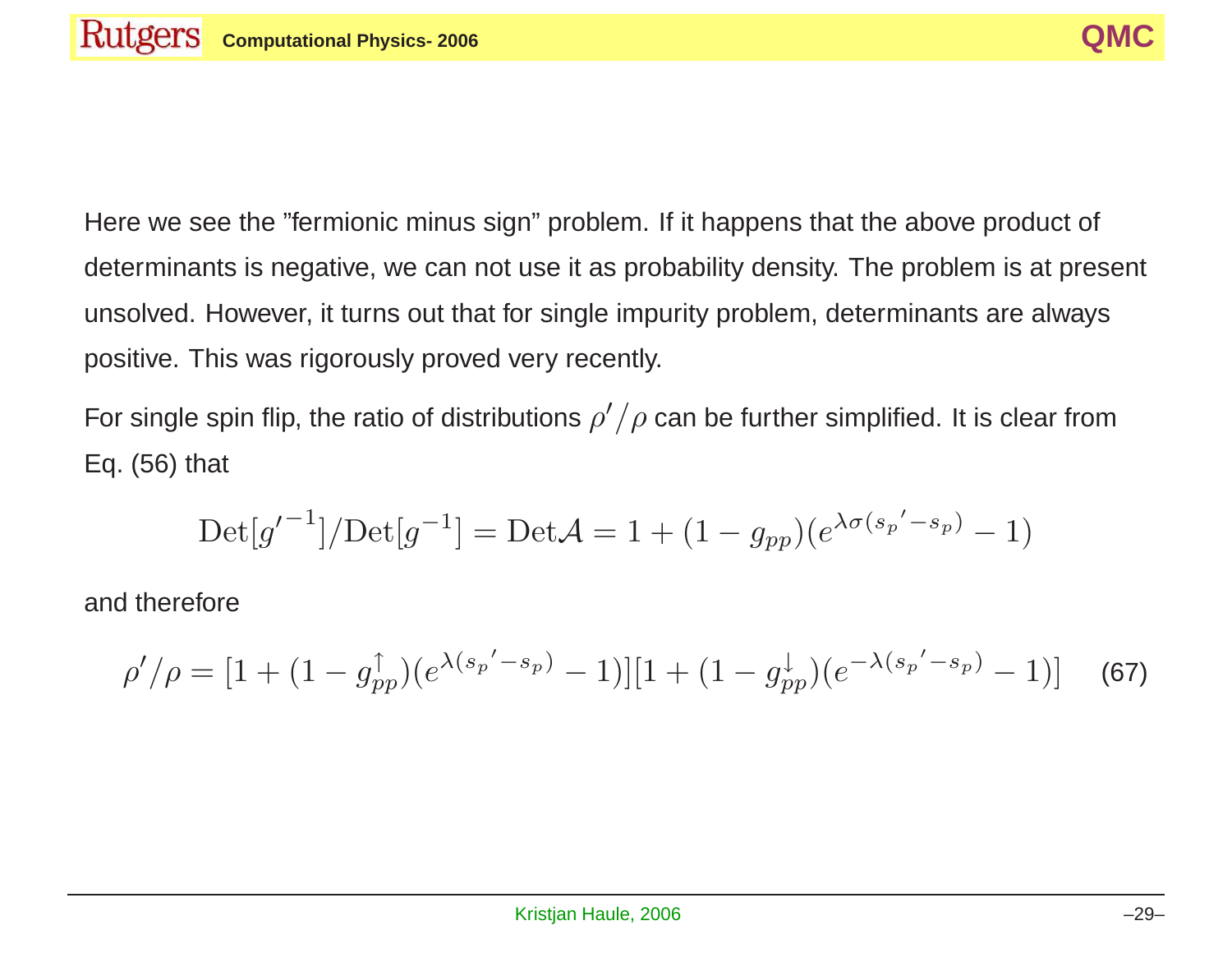

#### **The algorithm for Hirsch-Fye simulation** is

- Read input non-interacting Green's function  $G^0$ . Make a matrix of  $L \times L$  out of  $G^0$  by  $G^0(l_1, l_2) = G^0(\tau_{l_1} - \tau_{l_2})$ . Be careful about antiperiodicity of  $G^{0}(\tau + \beta) = -G^{0}(\tau).$
- Choose starting Ising configuration (if "good" configuration is not known from some previous run, start with completely random configuration)
- Calculate g with "clean update" from  $G^0$  :  $g_{\sigma} = \mathcal{A}^{\sigma} G_{\sigma}^0$  with

$$
\mathcal{A}_{l_1l_2}^{\sigma} = \delta_{l_1l_2} e^{\lambda \sigma s_{l_2}} - G_{l_1l_2}^0 (e^{\lambda \sigma s_{l_2}} - 1)
$$

- Repeat these steps until enough meassurements are collected ( $\sim 10^5 L$ )
	- $-$  Choose imaginary time slice  $p$  randomly and accept spin flip at  $p$  with transition probability according to Heat-bath  $(P(s \rightarrow s') = \rho' / (\rho + \rho'))$  or Metropolis ( $P(s \to s') = min[\rho'/\rho, 1]$ ) algorithm. We have  $\rho' / \rho = [1 + (1 - g_{pp}^{\uparrow})(e^{\lambda(s_p' - s_p)} - 1)][1 + (1 - g_{pp}^{\downarrow})(e^{-\lambda(s_p' - s_p)} - 1)]$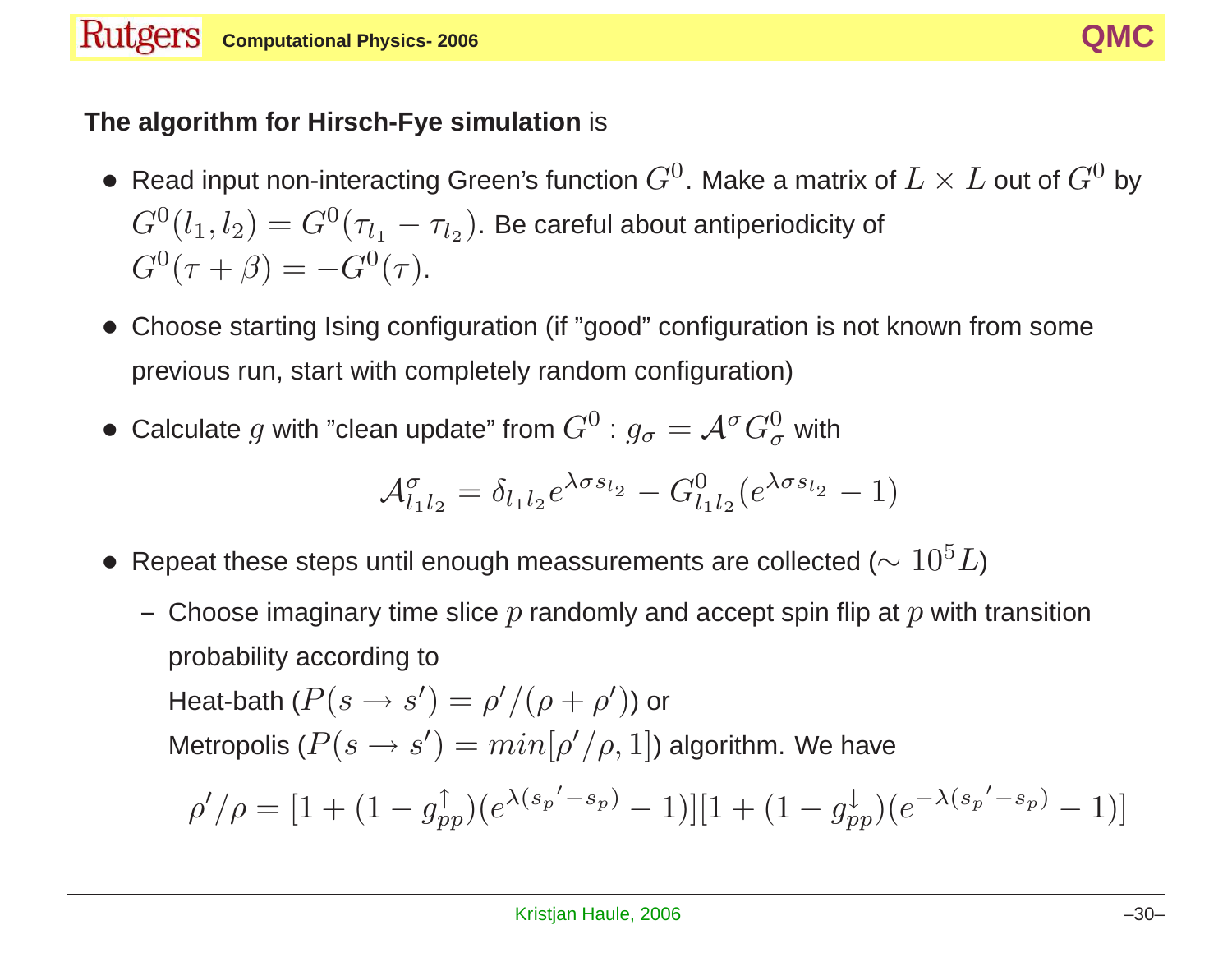

**–** Calculate new <sup>g</sup>′ from <sup>g</sup> by

$$
g_{l_1l_2}^{\sigma'} = g_{l_1l_2}^{\sigma} + \frac{a}{1 + a(1 - g_{pp}^{\sigma})} (g_{l_1p}^{\sigma} - \delta_{l_1p}) g_{pl_2}^{\sigma}
$$

Use rank-1 update BLAS routine "dgerr".

- **–** If the number of accepted single spin flip steps exceeds certain number (<sup>∼</sup> 100), make clean update again.
- **–** If the distribution reaches equilibrium number of all steps exceeds number of warmup steps ( $\sim 100L$ ), start collecting meassurements.
- **–** Save new measurement (of <sup>g</sup>) after correlation time has passed (<sup>∼</sup> <sup>3</sup>L).
- Calculate averages and standart deviation of correlation functions (of  $G$ ).
- Calculate  $G(\tau)$  out of  $L \times L$  matrix  $G(l_1, l_2)$ .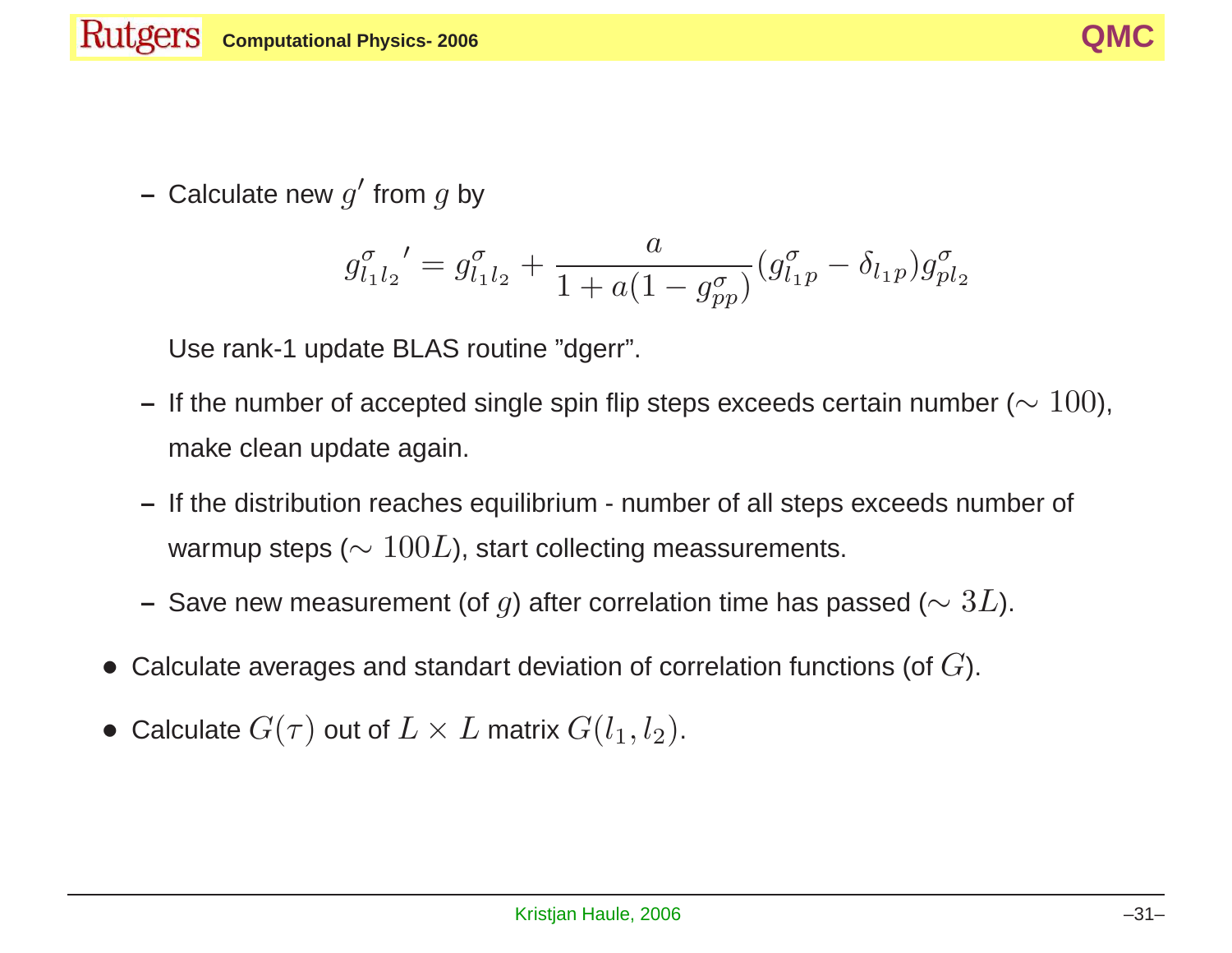### **Grouping of measurements into bins**

The measurements in Markov chain are highly correlated. Even though measurements are recorder only after few hundred spin-flips, the correlations between measurements are still very large. As <sup>a</sup> results, the standard deviation calculated with the familiar formula

$$
\sigma^2 = \frac{1}{N_d - 1} (\langle G^2 \rangle - \langle G \rangle^2)
$$
 (68)

is orders of magnitude smaller than the actual sampling error. There is <sup>a</sup> simple way to improve the estimate of the QMC error. The idea is to group large number of successive measurements into one bin and than use the above formula for standard deviation of bins. A good choice for bin size is  $N_b \sim 1000$  and one needs of the order of  $100$  bins to estimate the error and covariant matrix.

To determin the best bin size one can monitor standard deviation as a function of  $N_b$ . It turns out that it increases with increasing bin-size and saturates for large  $N_b$ . The optimal  $N_b$  can be choosen close to saturation of  $\sigma^2$ .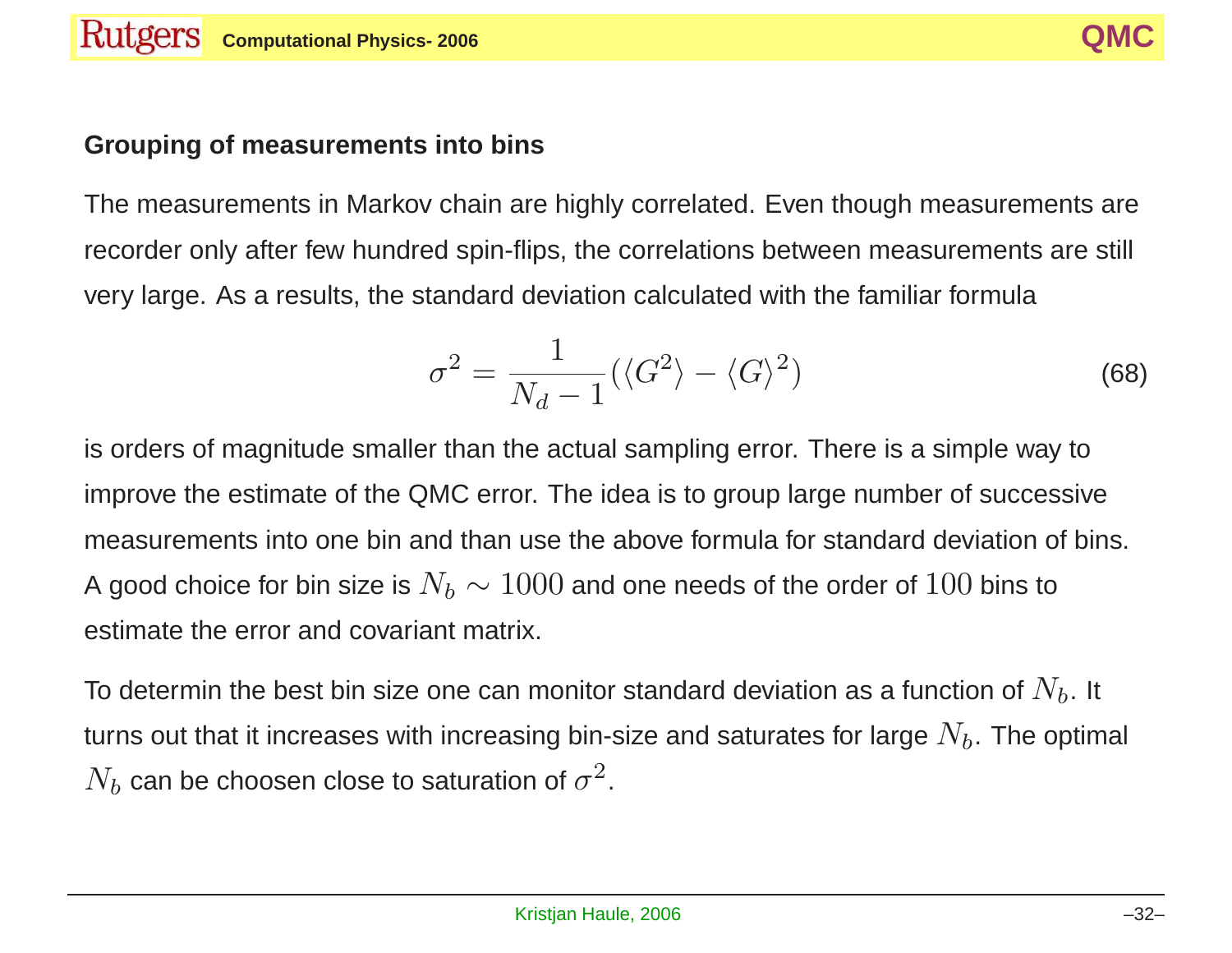#### **Fourier transformation and analytic continuation**

 $i\omega_n{>}0$ 

The input  $G^0$  is usually in imaginary frequency  $i\omega_n$  and one needs to make inverse Fourier transform

$$
G(\tau) = T \sum_{i\omega_n} G(i\omega_n) e^{-i\omega_n \tau}.
$$

The problem is that Green's function falls off as  $1/(i\omega_n)$  and therefore the above sum converges very badly. The usual trick is to subtract  $1/(i\omega_n)$  term from  $G$  and treat the tail analytically. One therefore evaluates

$$
G(\tau) = T \sum_{i\omega_n} (G(i\omega_n) - \frac{1}{i\omega_n}) e^{-i\omega_n \tau} + T \sum_{i\omega_n} \frac{1}{i\omega_n} e^{-i\omega_n \tau}
$$
(69)

We will show below that the second term is equal to  $-1/2$ . One can further simplify the sum by realizing that the real part of  $G(i\omega_n)$  is even function of  $i\omega_n$  and imaginary part is odd. We have

$$
G(\tau) = \sum_{i\omega_n} (G'(i\omega_n) + i[G''(i\omega_n) + \frac{1}{\omega_n}])e^{-i\omega_n\tau} - \frac{1}{2}
$$
(70)  
= 
$$
\sum_{i\omega_n} 2[G'(i\omega_n)\cos\omega_n\tau + (G''(i\omega_n) + \frac{1}{\omega_n})\sin\omega_n\tau] - \frac{1}{2}
$$
(71)

Kristjan Haule, 2006 –33–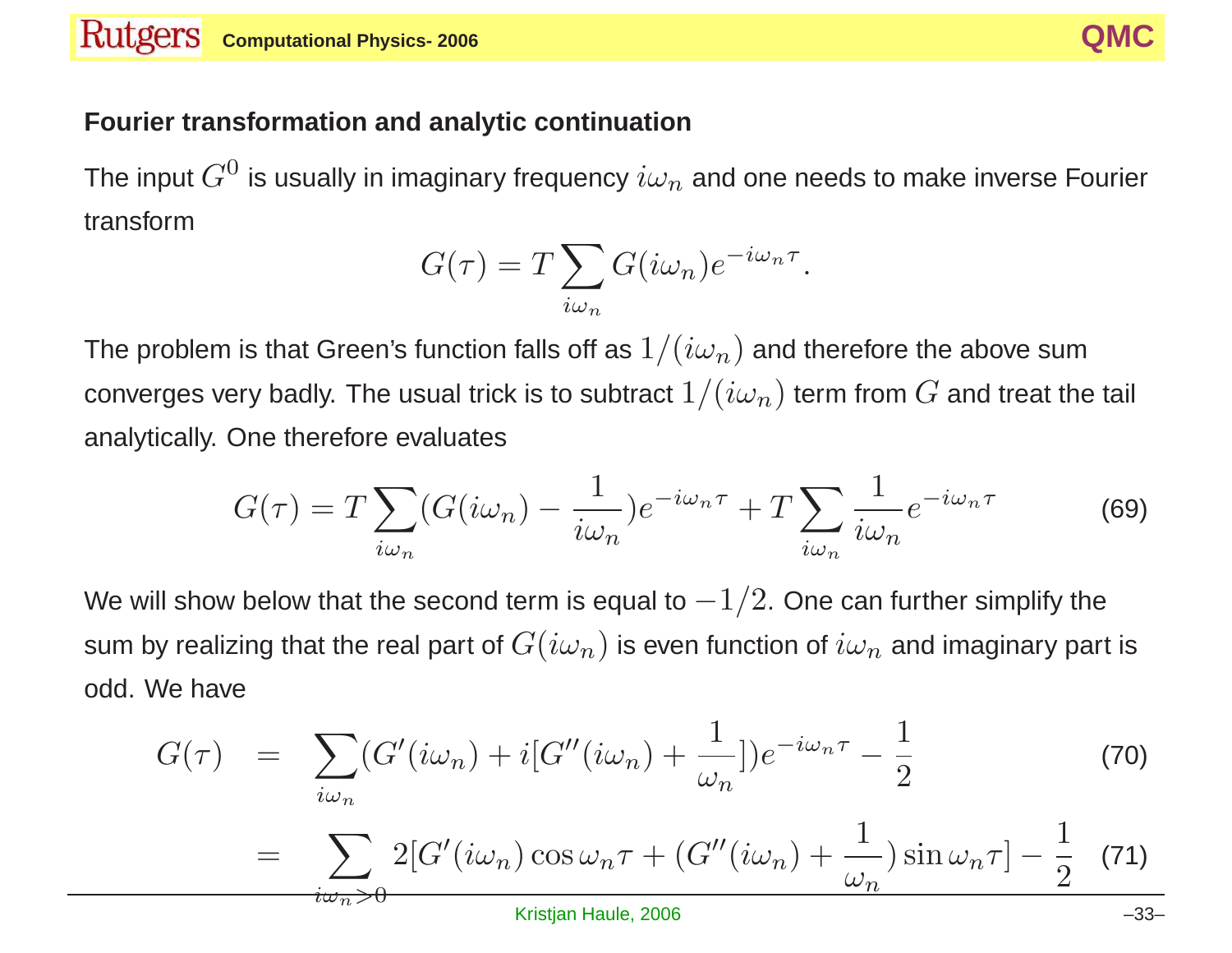

Here we want to show that

$$
T\sum_{i\omega_n}\frac{1}{i\omega_n}e^{-i\omega_n\tau}=-1/2.
$$

We derive this as <sup>a</sup> special case of <sup>a</sup> standard contour integration in complex plane.

$$
T\sum_{i\omega_n} g(i\omega_n)e^{-i\omega_n\tau} = \oint \frac{dz}{2\pi i} \begin{cases} f(-z)e^{-z\tau}g(z) \\ -f(z)e^{-z\tau}g(z) \end{cases}
$$
(72)  

$$
= \begin{cases} 0 < \tau < \beta & \int_{-\infty}^{\infty} \frac{d\omega}{\pi} f(-\omega)e^{-\omega\tau}g''(\omega+i\delta) \\ -\beta < \tau < 0 & -\int_{-\infty}^{\infty} \frac{d\omega}{\pi}f(\omega)e^{-\omega\tau}g''(\omega+i\delta) \end{cases}
$$
(73)

In special case of  $g(i\omega) = \frac{1}{i\omega}$  we have  $g''(\omega) = -\pi\delta(\omega)$  and the results is  $-1/2$  for  $\tau > 0$  and  $1/2$  for  $\tau < 0$ .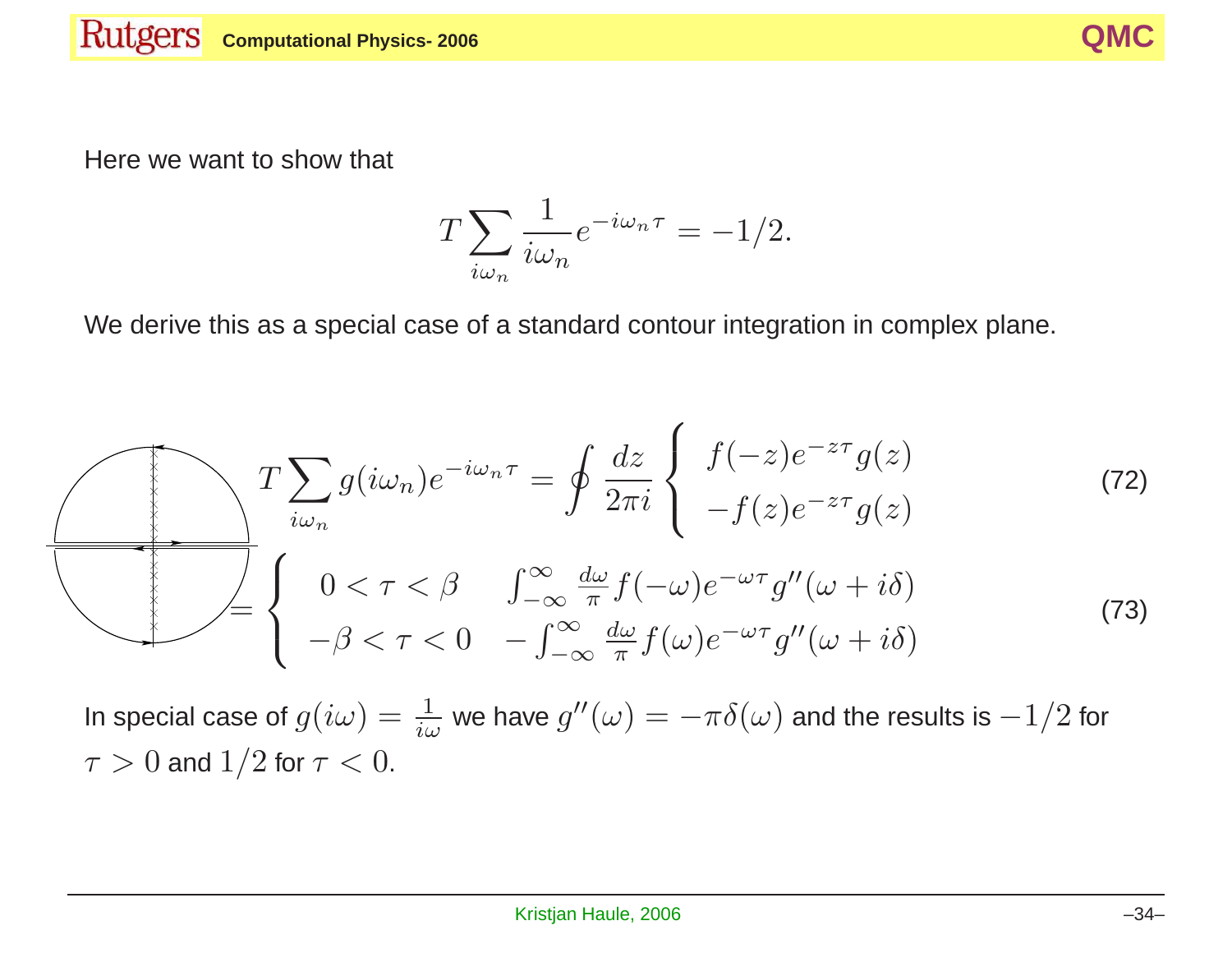Usually, one needs Green's function in imaginary (or real) frequency rather than imaginary time. The Fourier transformation (analytic continuation) is required in this case. This is very troublesome step and needs <sup>a</sup> lot of technical effort.

It amounts to solve

$$
G(i\omega) = \int_0^\beta d\tau e^{i\omega\tau} G(\tau) \tag{74}
$$

$$
G(\tau) = -\int d\omega f(-\omega)e^{-\omega\tau}A(\omega)
$$
 (75)

The second equation connects  $G(\tau)$  with the spectral function. It can be derived as a special case of the above contour integral. Inserting for  $q$  Green's function and taking into account  $A(\omega) = -\frac{1}{\pi}G''(\omega)$  we arrive at (75). We need the inverse of the equation (75): to obtain  $A(\omega)$  from  $G(\tau)$ . This is very nontrivial since the kernel of the above integral equation is highly sigular because it cutts-off high frequencies.

For Fourier transformation, the FFT is useless because Green's function in  $\omega$  is not periodic function but rather falls of as  $1/\omega$ . The trouble is caused by high-frequencies again since this information is not very well captured in noisy  $G(\tau)$ .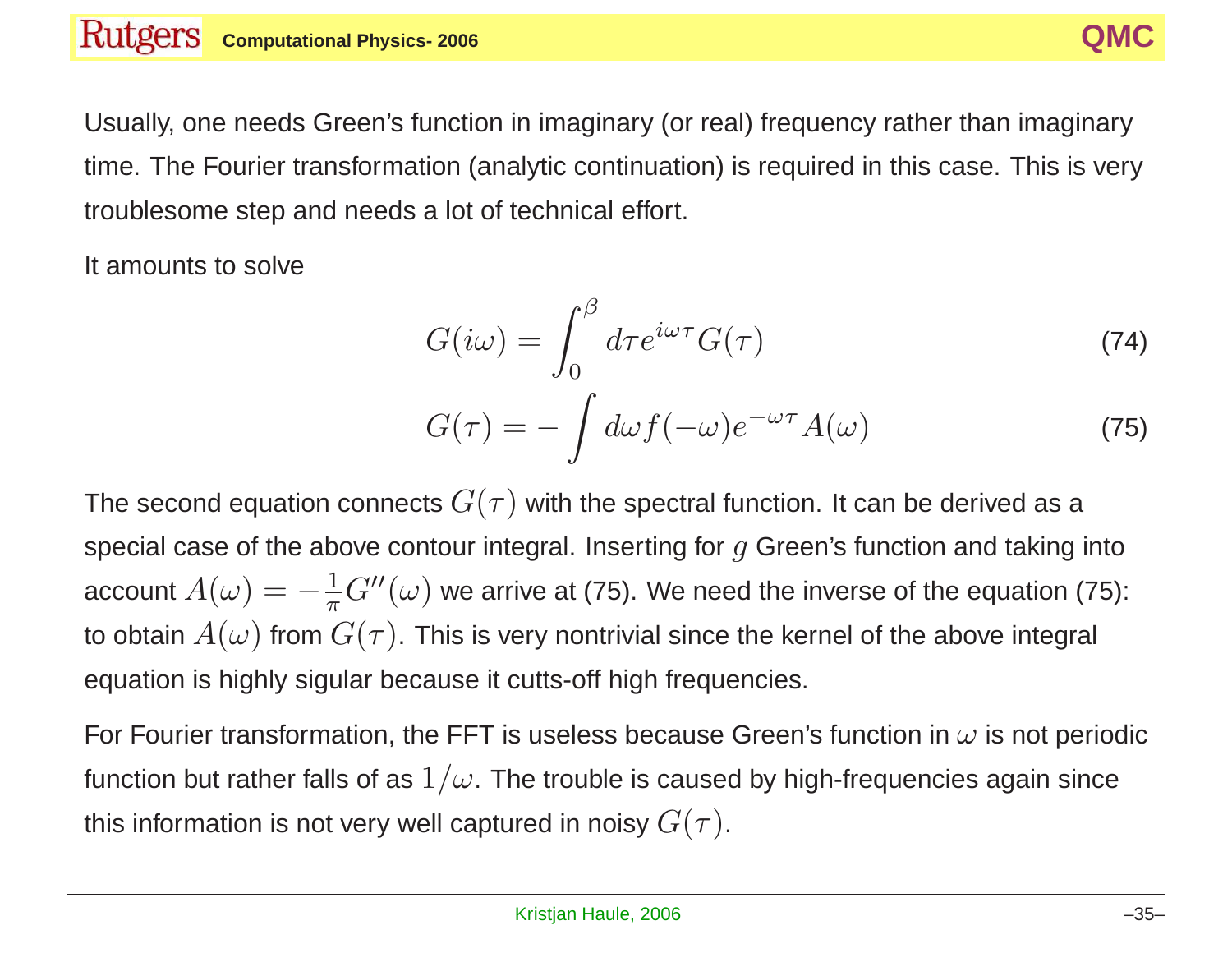The simplest approach to Fourier transformation is by assuming linear interpolation of  $G(\tau)$  between two successive imaginary time slices. The result is

$$
G'(i\omega_n) = \frac{1}{\omega_n} \left( \sin(\omega_n \tau_{l+1}) G_{l+1} - \sin(\omega_n \tau_l) G_l + \frac{1}{\omega_n} \frac{G_{l+1} - G_l}{\tau_{l+1} - \tau_l} [\cos(\omega_n \tau_{l+1}) - \cos(\omega_n \tau_l)] \right)
$$
(76)

$$
G''(i\omega_n) = \frac{1}{\omega_n} \left( \cos(\omega_n \tau_l) G_l - \cos(\omega_n \tau_{l+1}) G_{l+1} + \frac{1}{\omega_n} \frac{G_{l+1} - G_l}{\tau_{l+1} - \tau_l} \left[ \sin(\omega_n \tau_{l+1}) - \sin(\omega_n \tau_l) \right] \right) \tag{77}
$$

The problem of this approach is that frequencies larger than  $\omega > \frac{1}{\Delta \tau}$  are completely wrong and one gets nonphysical oscilations with frequency  $\frac{1}{\Delta \tau}$ .

The standard approach is to spline  $G(\tau)$  by cubic spline function. Since than one knows the function analytically (at least locally) one can compute Fourier transformation analytically and arrives at somewhat more complicated but similar equation than Eq. (77).

The standard approach for analytic continuation is so-called Maximum Entropy Method. The naive way to solve for  $A(\omega)$  in Eq. (75) would be to minimize the distance between the QMC measurements  $\bar{G}_l$  and  $G(\tau_l)$  obatined from  $A$  with the help of equation (75)

) obtained from A with the help of equation (75)  

$$
\chi^2 = \sum_l (G(\tau_l) - \bar{G}_l)^2
$$
(78)

$$
G(\tau_l) = -\int d\omega f(-\omega)e^{-\omega \tau_l} A(\omega)
$$
 (79)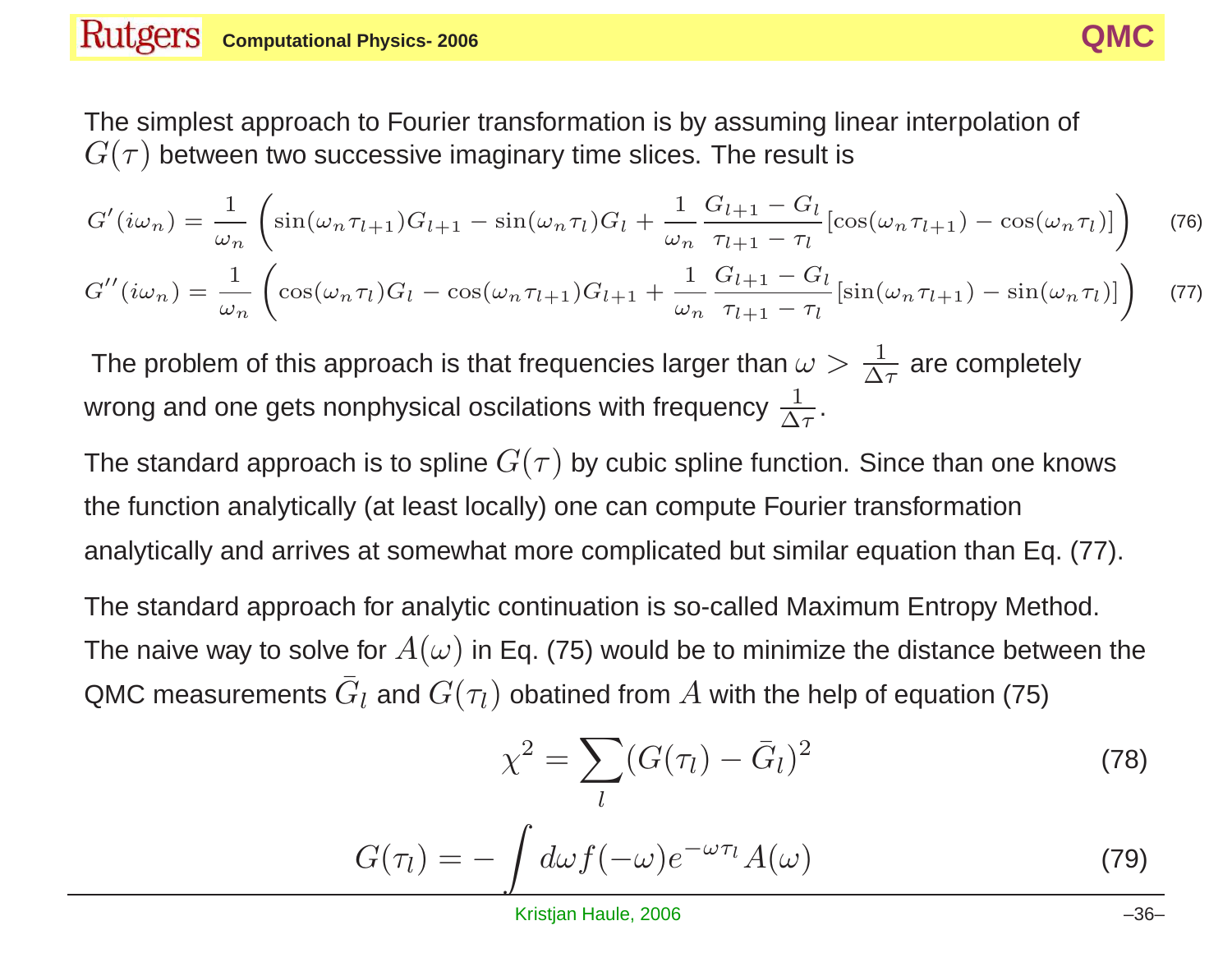and minimization determines  $A(\omega)$ . However, the problem is that the kernel in Eq. (75) is singular and  $G(\tau)$  is completely insensitve to high-frequencies in  $A(\omega)$ . Even worse is the fact that QMC measurements have <sup>a</sup> lot of noise and this kind of minimization would overfit QMC noise and the resulting  $A(\omega)$  would have weird unphysical oscilations.

The idea of Maximum entropy method is to add a damping term to  $\chi$  in order not to overfit

the QMC noisy data. The functional to be minimized is  
\n
$$
\chi^2[A] = \sum_{l} (G(\tau_l) - \bar{G}_l) [C^{-1}]_{ll'} (G(\tau_{l'}) - \bar{G}_{l'}) + \alpha S[A]
$$
\n(80)

with  $S[A]$  being entropy like term which does not allow  $A(\omega)$  to be far from default model  $m(\omega)$  (usually taken to be a constant)

$$
S[A] = \int d\omega [A(\omega) - m(\omega) - A(\omega) \log A(\omega) / m(\omega)] \tag{81}
$$

Here  $C$  is the covariant matrix and appears because measurements are not statistically independent, and  $\alpha$  is parameter to be varied. In historical MEM,  $\alpha$  is choosen to be equal to number of real frequency points of  $A(\omega)$ . More elaborated schemes are currently used in literature. Seee M. Jarrell, and J. E. Gubernatis, 1996, Phys. Rep. 269, 133 (1996).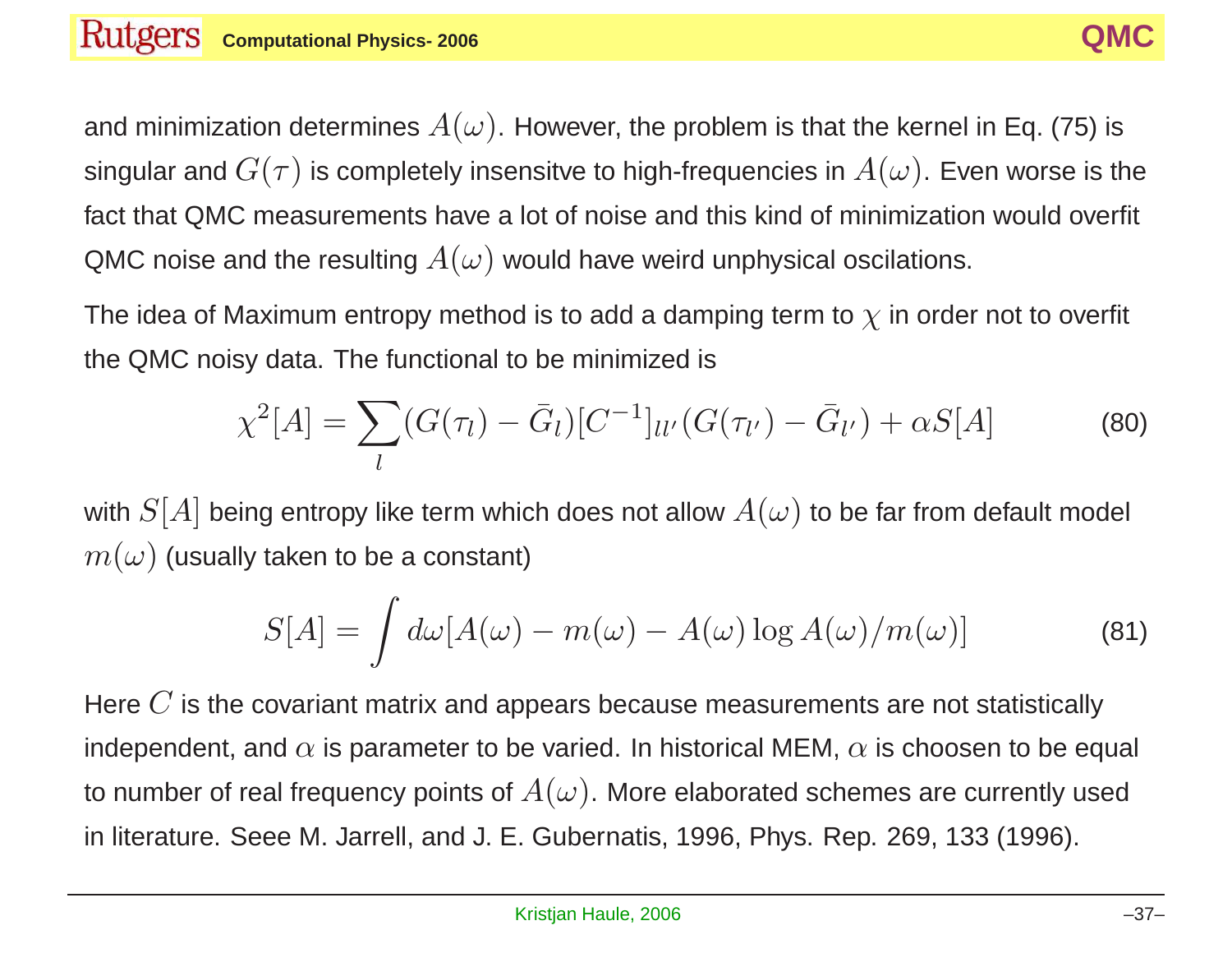#### **Multiband models**

The algorithm can be easily generalized to more complicated impurity with some more degrees of freedom. As long as interaction is of the density-density type  $Unn$ , the decouling is straighforward and the algorithm is free from minus-sign problem.

Below, the case of two bands is sketched.

The Hamiltonian for the SU(N) problem is

$$
H = \sum_{q} \epsilon_{q0} c_{0q}^{\dagger} c_{0q} + \frac{1}{2} \sum_{q \neq q'} U n_{0q} n_{0q'} + \sum_{p > 0q} \left[ V_{0p} c_{0q}^{\dagger} c_{pq} + V_{0p}^* c_{pq}^{\dagger} c_{0q} \right] + \sum_{p > 0,q} \epsilon_{p} c_{pq}^{\dagger} c_{pq}
$$
\n(82)

where q runs over N spin-orbitals for  $SU(N)$  case. The special  $SU(2)$  case was addressed above. In the two band case, the interaction term can be written in the form

$$
H^{i} = U_{1}(n_{1}n_{2} - \frac{1}{2}(n_{1} + n_{2})) + U_{2}(n_{1}n_{3} - \frac{1}{2}(n_{1} + n_{3})) + U_{3}(n_{1}n_{4} - \frac{1}{2}(n_{1} + n_{4}))
$$
  
+ 
$$
U_{4}(n_{2}n_{3} - \frac{1}{2}(n_{2} + n_{3})) + U_{5}(n_{2}n_{4} - \frac{1}{2}(n_{2} + n_{4})) + U_{6}(n_{3}n_{4} - \frac{1}{2}(n_{3} + n_{4}))
$$

There are  $N_f \equiv N(N-1)/2$  interaction terms and each term needs one Ising spin. The number of Ising spins is therefore  $LN_f$ . The Hubbard-Stratonovich decoupling at each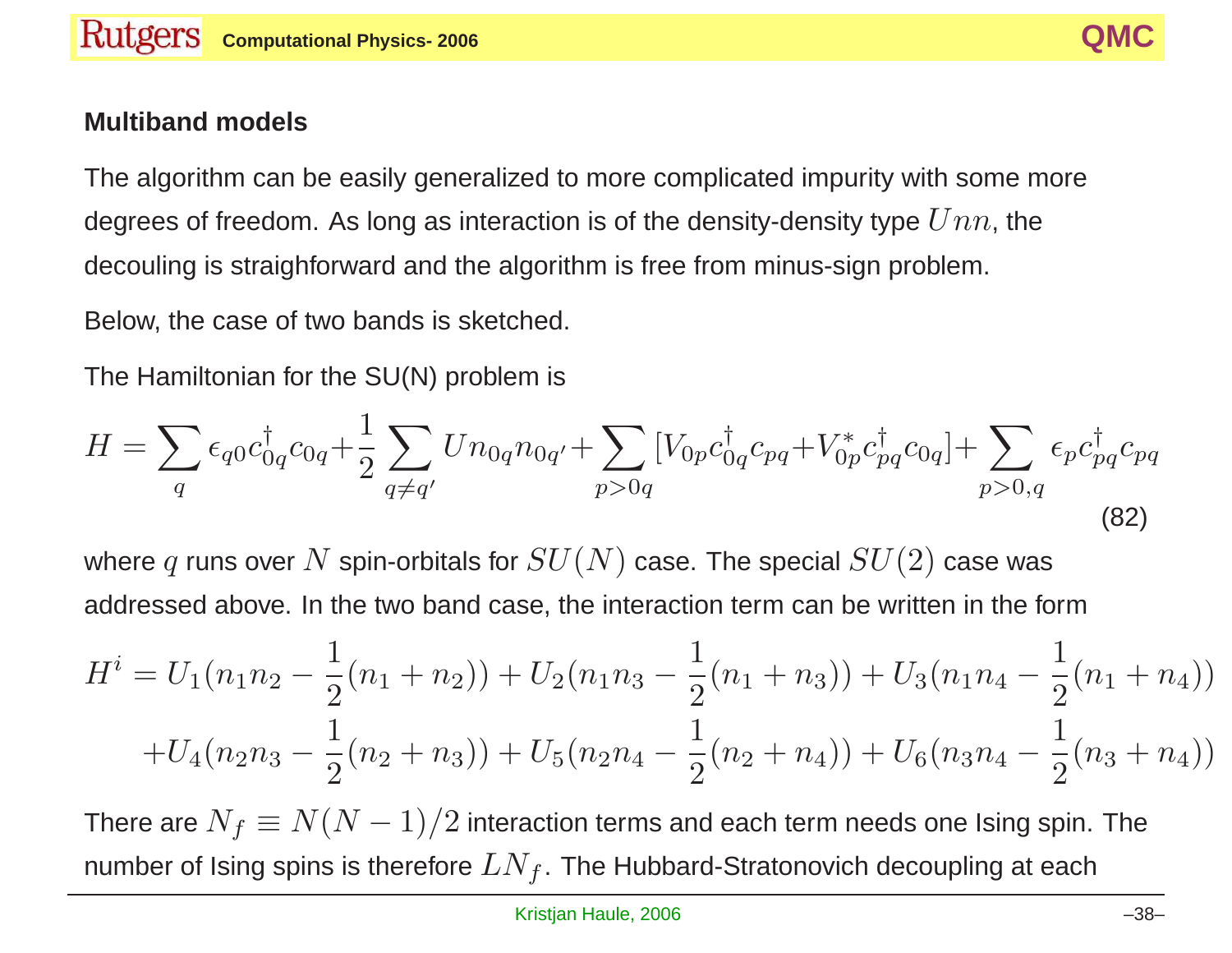

time slice in the two band case is  
\n
$$
e^{-\Delta \tau H^i} = \frac{1}{2^6} \sum_{s_1, \dots, s_6} \exp\left[\lambda_1 s_1 (n_1 - n_2) + \lambda_2 s_2 (n_1 - n_3) + \lambda_3 s_3 (n_1 - n_4) + \lambda_4 s_4 (n_2 - n_3) + \lambda_5 s_5 (n_2 - n_4) + \lambda_6 s_6 (n_3 - n_4)\right]
$$
\n
$$
= \frac{1}{2^{N_f}} \sum_{s_1, \dots, s_{N_f}} e^{\sum_{ij} \lambda_i s_i f_{ij} n_j}
$$
\n(85)

with  $2 \cosh \lambda_i = e^{-\Delta \tau U_i}$ ,  $N_f = 6$  and  $f_{ij}$  a matrix

| $f_{ij}$       |   |   | 3   |   |
|----------------|---|---|-----|---|
|                | 1 | 1 |     |   |
| $\overline{2}$ | 1 | 0 | 1   | O |
| 3              | 1 | O | 0   | 1 |
|                | 0 | 1 | - 1 | O |
| 5              | 0 | 1 | 0   | 1 |
| 6              | O |   |     | 1 |

(86)

For SU(N), all  $U_i$  are equal to  $U$ . The Hirsch-Fye equations are almost unchanged from  $SU(2)$  case with the only important difference that the number of Ising spins over which one needs to sample is increased from  $L$  to  $N_fL$ .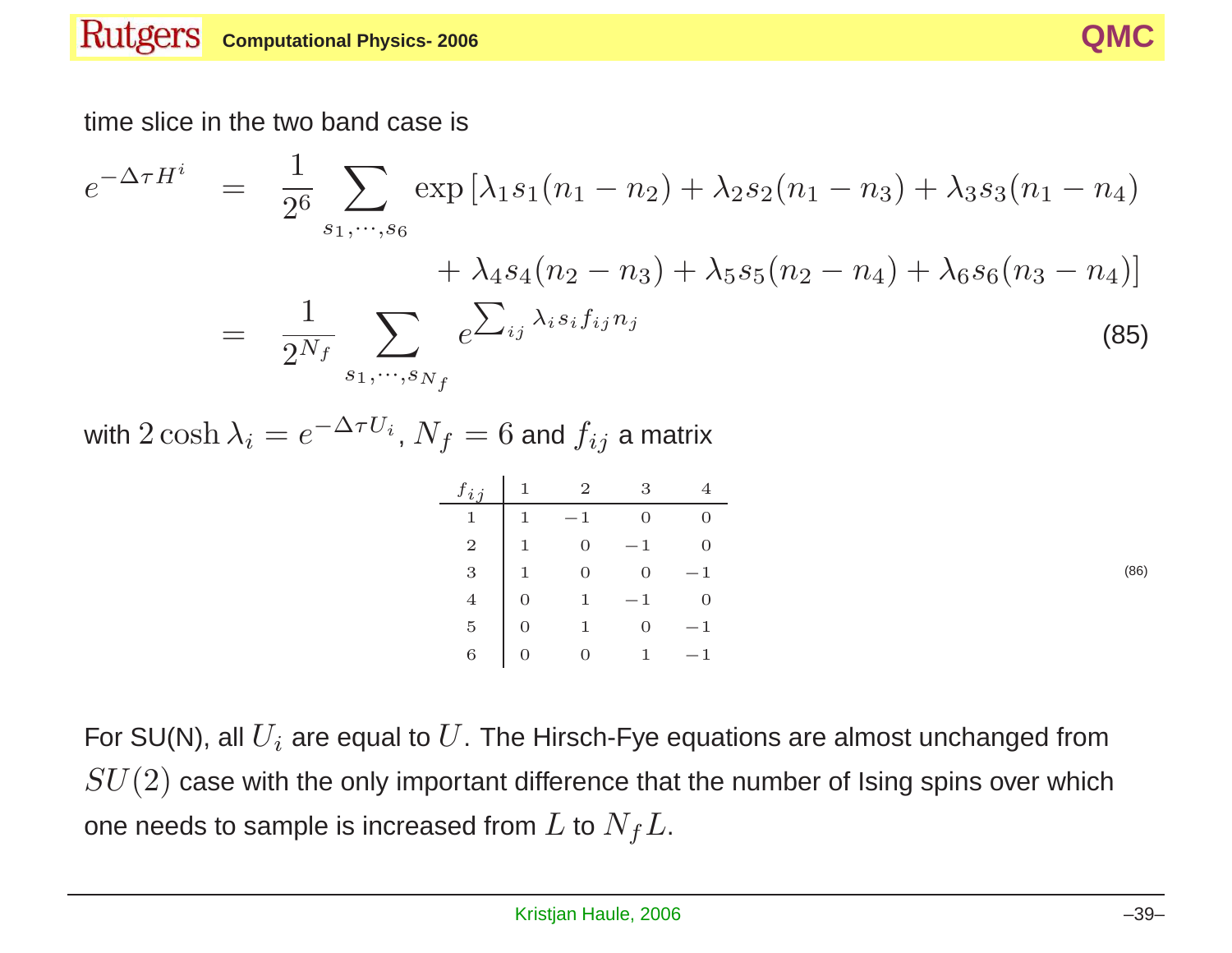

Figure 1: The spectral functions of the DMFT solution for the Hubbard model on the Bethe lattice. Last 10 DMFT iterations are plotted and the red curve shows the average spectral functon, averaged over last 10 DMFT steps. The inset shows the imaginary axis self-energy which is very smooth and precise.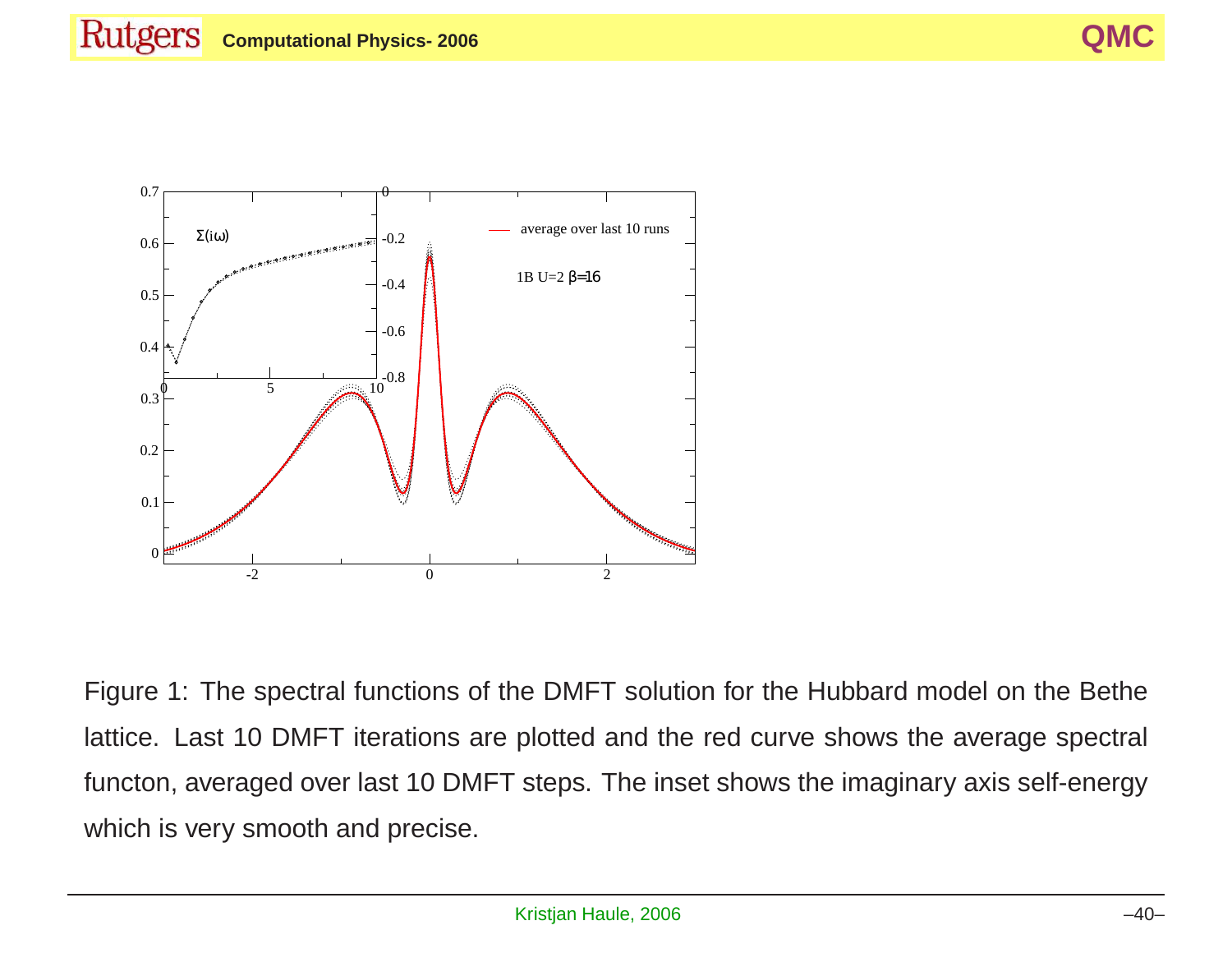

Figure 2: QMC imaginary time Green's function  $G(\tau)$  for few latest DMFT iterations. QMC never converges to extremely high accuracy because of QMC noise (not perfect statistics). And here one can see few latest iterations how they change in imaginary time and how good the fit of 8 SVD-functions is. The symbols stand for QMC data and lines connect the interpolation with those SVD functions.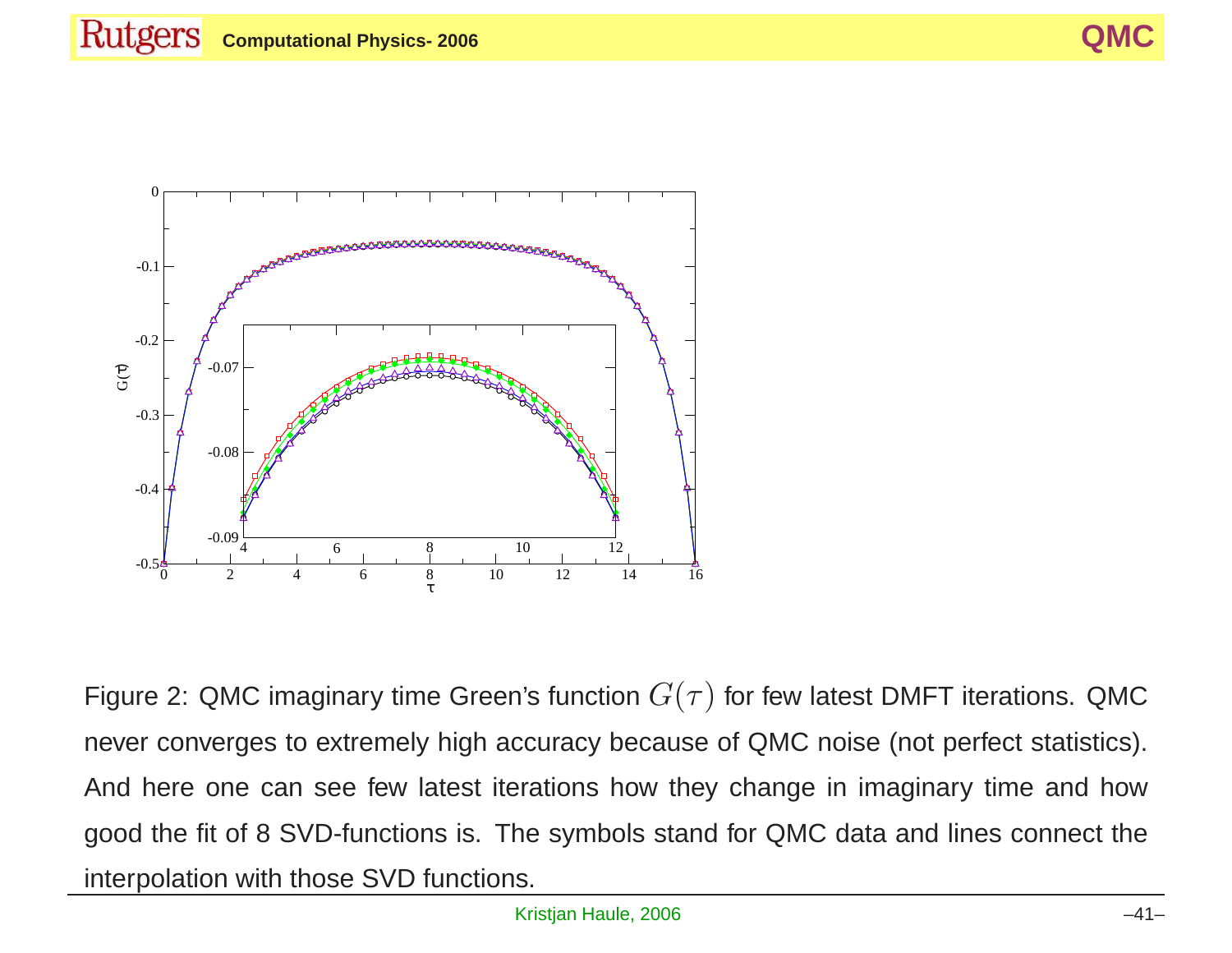

Figure 3: Metal insulator transition within DMFT. Here  $\beta = 16$  therefore the coexistance region is not detected.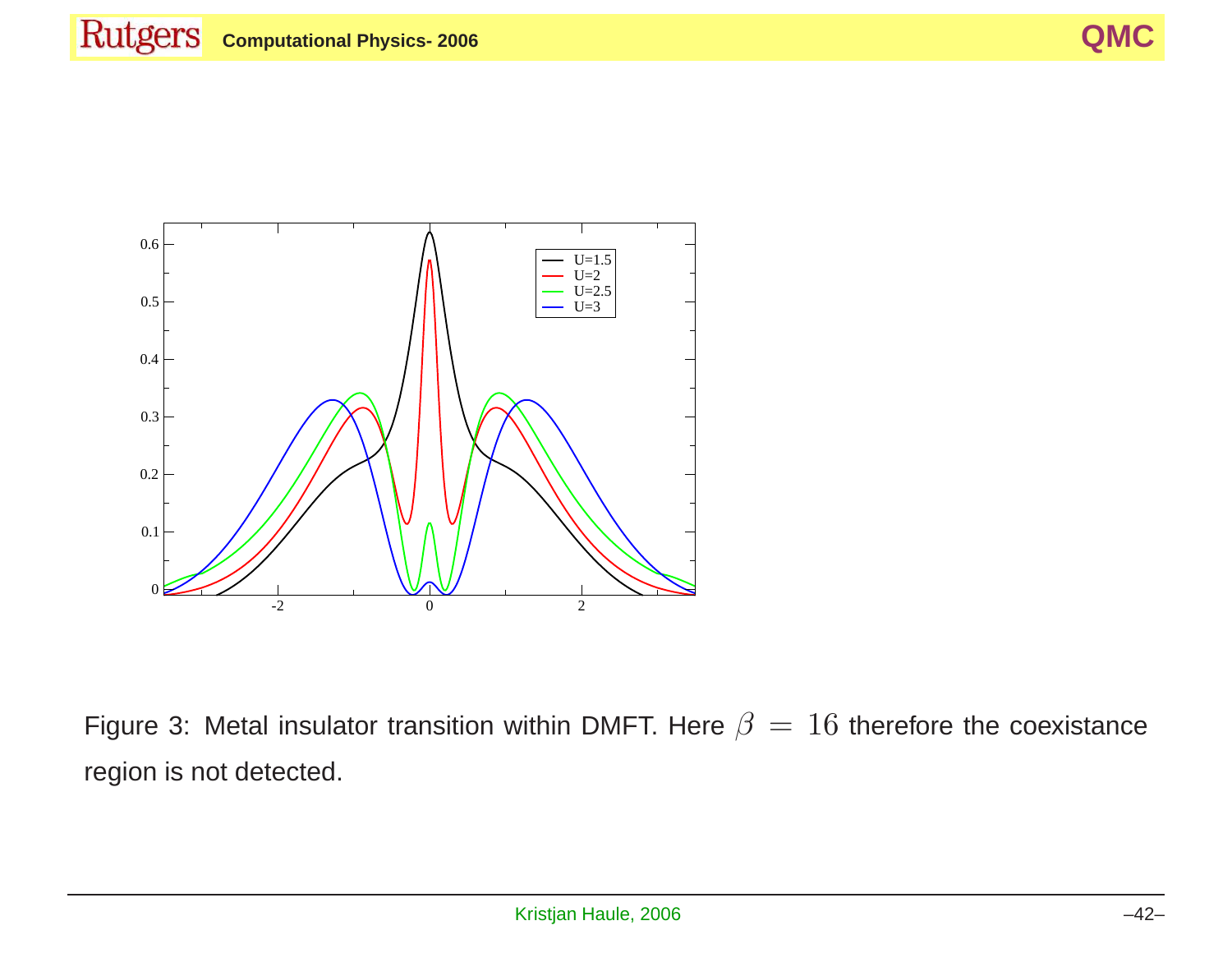

Figure 4: This is a low temperature run with  $\beta = 32$  and 128 time-slices showing the coexistance of solutions at  $U = 2.4$ .